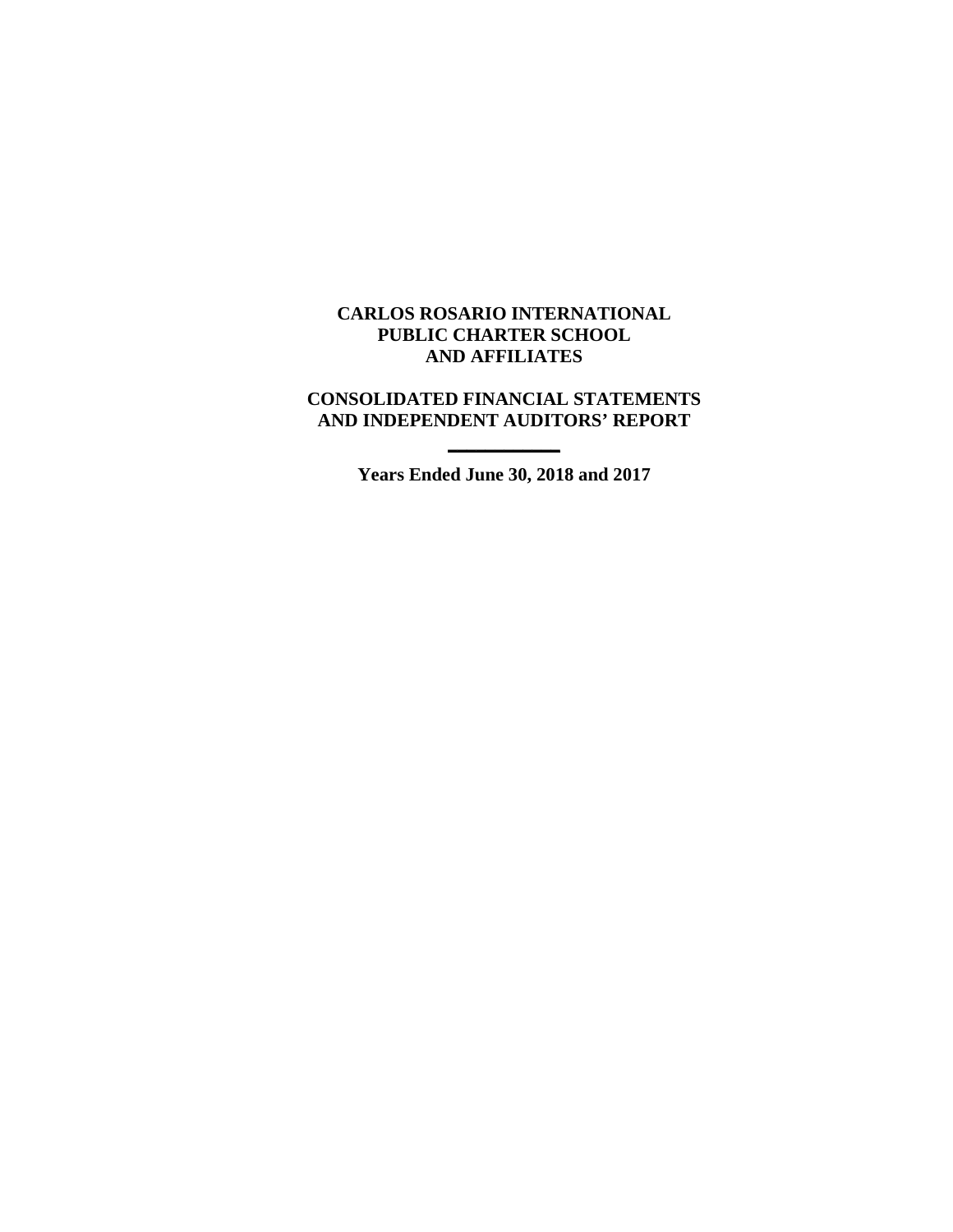# **TABLE OF CONTENTS**

| <b>Description</b>                                                                                                                                                                                                       | Page      |
|--------------------------------------------------------------------------------------------------------------------------------------------------------------------------------------------------------------------------|-----------|
| <b>Independent Auditors' Report</b>                                                                                                                                                                                      | $1 - 2$   |
| <b>Consolidated Statements of Financial Position</b>                                                                                                                                                                     | 3         |
| <b>Consolidated Statement of Activities</b>                                                                                                                                                                              | $4 - 5$   |
| <b>Consolidated Statement of Cash Flows</b>                                                                                                                                                                              | 6         |
| Notes to the Consolidated Financial Statements                                                                                                                                                                           | $7 - 26$  |
| <b>Consolidated Supplemental Schedule of Functional Expenses</b>                                                                                                                                                         | $27 - 28$ |
| <b>Consolidating Supplemental Statement of Financial Position</b>                                                                                                                                                        | 29        |
| <b>Consolidating Supplemental Statement of Activities</b>                                                                                                                                                                | 30        |
| Supplemental Schedule of Vendor Payments over \$25,000                                                                                                                                                                   | 31        |
| Independent Auditors' Report on Internal Control Over Financial Reporting<br>and on Compliance and Other Matters Based on an Audit of Financial<br>Statements Performed in Accordance with Government Auditing Standards | $32 - 33$ |
| Schedule of Findings and Questioned Costs                                                                                                                                                                                | 34        |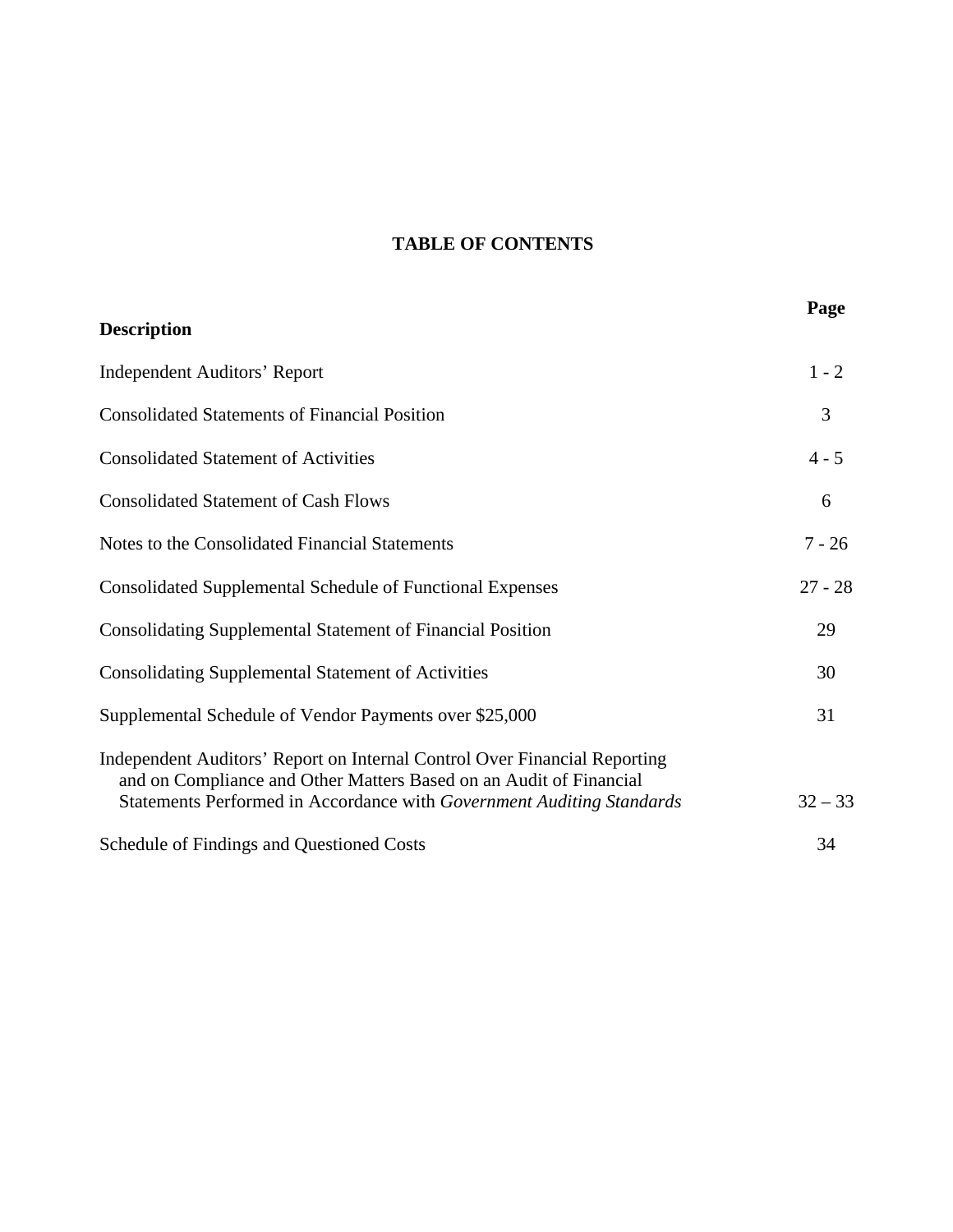

## **INDEPENDENT AUDITORS' REPORT**

To the Board of Directors of Carlos Rosario International Public Charter School and Affiliates

### **Report on the Consolidated Financial Statements**

We have audited the accompanying consolidated financial statements of the Carlos Rosario International Public Charter School and Affiliates (collectively referred to as the School), which comprise the consolidated statements of financial position as of June 30, 2018 and 2017, and the related consolidated statements of activities and cash flows for the years then ended and the related notes to the financial statements.

#### *Management's Responsibility for the Financial Statements*

Management is responsible for the preparation and fair presentation of these consolidated financial statements in accordance with accounting principles generally accepted in the United States of America; this includes the design, implementation, and maintenance of internal control relevant to the preparation and fair presentation of consolidated financial statements that are free from material misstatement, whether due to fraud or error.

#### *Auditors' Responsibility*

Our responsibility is to express an opinion on these consolidated financial statements based on our audits. We conducted our audits in accordance with auditing standards generally accepted in the United States of America and the standards applicable to financial audits contained in *Government Auditing Standards*, issued by the Comptroller General of the United States. Those standards require that we plan and perform the audit to obtain reasonable assurance about whether the financial statements are free from material misstatement.

An audit involves performing procedures to obtain audit evidence about the amounts and disclosures in the consolidated financial statements. The procedures selected depend on the auditors' judgment, including the assessment of the risks of material misstatement of the consolidated financial statements, whether due to fraud or error. In making those risk assessments, the auditor considers internal control relevant to the entity's preparation and fair presentation of the consolidated financial statements in order to design audit procedures that are appropriate in the circumstances, but not for the purpose of expressing an opinion on the effectiveness of the entity's internal control. Accordingly, we express no such opinion. An audit also includes evaluating the appropriateness of accounting policies used and the reasonableness of significant accounting estimates made by management, as well as evaluating the overall presentation of the consolidated financial statements.

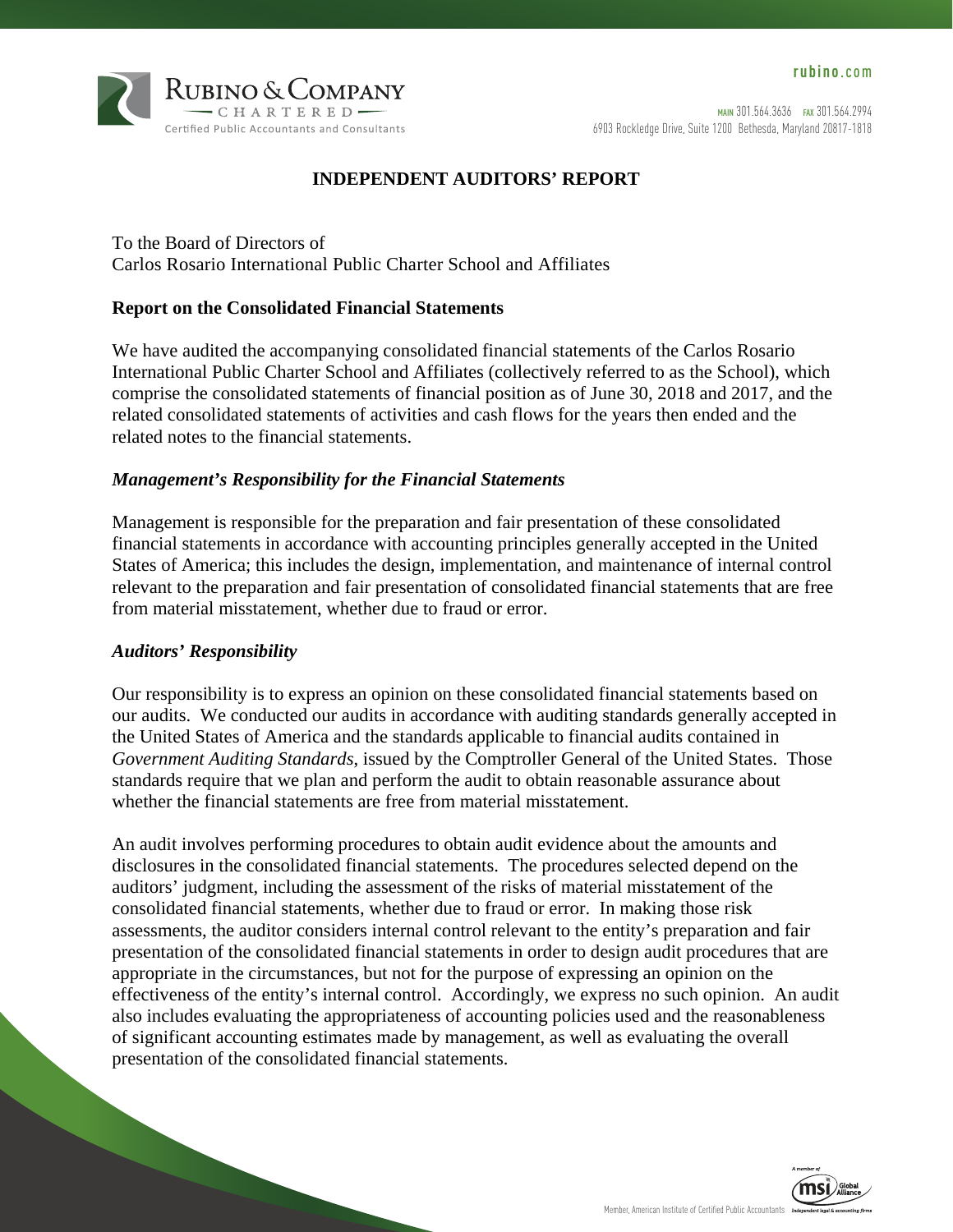We believe that the audit evidence we have obtained is sufficient and appropriate to provide a basis for our audit opinion.

### *Opinion*

In our opinion, the consolidated financial statements referred to above present fairly, in all material respects, the consolidated financial position of Carlos Rosario International Public Charter School and Affiliates as of June 30, 2018 and 2017, and the changes in its net assets and its cash flows for the years then ended in accordance with accounting principles generally accepted in the United States of America.

### **Other Matter – Supplementary Information**

Our audit was conducted for the purpose of forming an opinion on the consolidated financial statements as a whole. The accompanying supplemental consolidating information, consolidated schedule of functional expenses, and schedule of contract costs over \$25,000 are presented for purposes of additional analysis and are not required parts of the consolidated financial statements. Such information is the responsibility of management and was derived from and relates directly to the underlying accounting and other records used to prepare the consolidated financial statements. The information has been subjected to the auditing procedures applied in the audit of the consolidated financial statements and certain additional procedures, including comparing and reconciling such information directly to the underlying accounting and other records used to prepare the consolidated financial statements or to the consolidated financial statements themselves, and other additional procedures in accordance with auditing standards generally accepted in the United States of America. In our opinion, the information is fairly stated in all material respects in relation to the consolidated financial statements as a whole.

### **Other Reporting Required by** *Government Auditing Standards*

In accordance with *Government Auditing Standards*, we have also issued our report dated November 27, 2018, on our considerations of the Carlos Rosario International Public Charter School's internal control over financial reporting and our tests of its compliance with certain provisions of laws, regulations, contracts, and grant agreements and other matters. The purpose of that report is to describe the scope of our testing of internal control over financial reporting and compliance and the results of that testing, and not to provide an opinion on internal control over financial reporting or on compliance. That report is an integral part of an audit performed in accordance with *Government Auditing Standards* in considering the Carlos Rosario International Public Charter School's internal control over financial reporting and compliance.

O fubrius \* Company

November 27, 2018 Bethesda, Maryland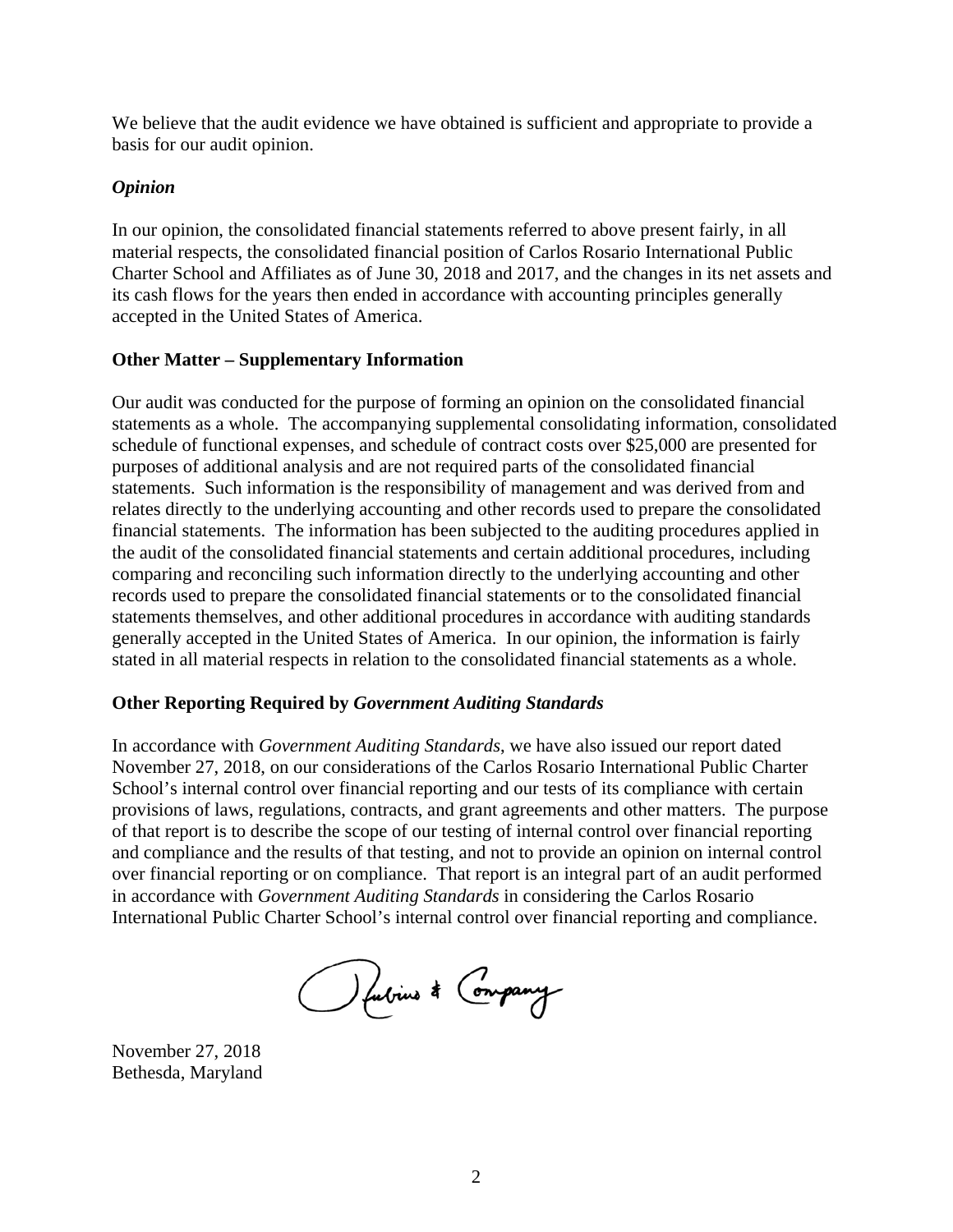#### **CARLOS ROSARIO INTERNATIONAL PUBLIC CHARTER SCHOOL AND AFFILIATES CONSOLIDATED STATEMENTS OF FINANCIAL POSITION June 30, 2018 and 2017**

**\_\_\_\_\_\_\_\_\_\_\_\_\_**

|                                           | <b>ASSETS</b> | 2018         |    | 2017       |
|-------------------------------------------|---------------|--------------|----|------------|
| Current assets                            |               |              |    |            |
| Cash and cash equivalents                 |               |              |    |            |
| Unrestricted                              | \$            | 13,797,769   | \$ | 18,083,445 |
| Restricted                                |               |              |    | 1,675,647  |
|                                           |               | 13,797,769   |    | 19,759,092 |
| Grant and other receivables               |               | 63,569       |    | 25,043     |
| Current portion of notes receivable       |               | 54,673       |    | 212,167    |
| Prepaid expenses and other                |               | 610,382      |    | 537,597    |
| Total current assets                      |               | 14,526,393   |    | 20,533,899 |
| Investments                               |               | 11,153,843   |    | 3,147,826  |
| Non-current portion of notes receivable   |               | 3,518,000    |    | 3,802,058  |
| Property and equipment, net               |               | 27,190,979   |    | 28,870,179 |
| Deferred rent receivable                  |               | 366,033      |    | 101,794    |
| Other assets                              |               | 289,739      |    | 296,150    |
| Total assets                              | \$            | 57,044,987   | \$ | 56,751,906 |
| <b>LIABILITIES AND NET ASSETS</b>         |               |              |    |            |
| Current liabilities                       |               |              |    |            |
| Accounts payable and other accruals       | \$            | 608,070      | \$ | 726,683    |
| Accrued salaries and related expenses     |               | 1,715,287    |    | 1,598,314  |
| Current portion of notes payable, net     |               | 859,026      |    | 802,196    |
| Total current liabilities                 |               | 3,182,383    |    | 3,127,193  |
| Interest rate swap liability              |               | 269,501      |    | 455,244    |
| Accrued postretirement benefit            |               | 366,256      |    | 350,905    |
| Deposit                                   |               | 29,557       |    | 29,557     |
| Non-current portion of notes payable, net |               | 24,259,656   |    | 25,118,684 |
| <b>Total liabilities</b>                  |               | 28, 107, 353 |    | 29,081,583 |
| Net assets                                |               |              |    |            |
| Unrestricted                              |               | 28,824,761   |    | 27,603,577 |
| Temporarily restricted                    |               | 112,873      |    | 66,746     |
| Total net assets                          |               | 28,937,634   |    | 27,670,323 |
| Total liabilities and net assets          | \$            | 57,044,987   | \$ | 56,751,906 |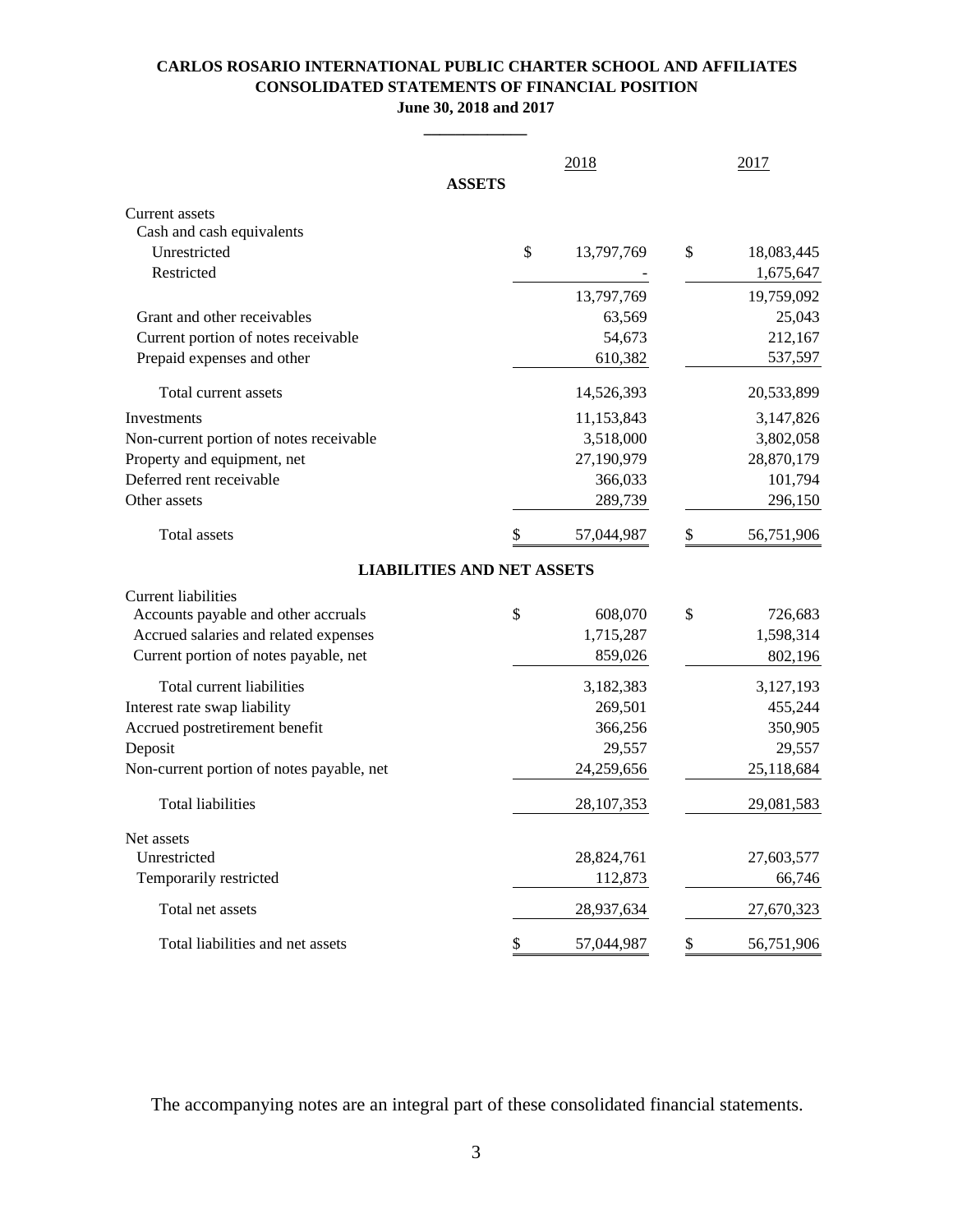#### **CARLOS ROSARIO INTERNATIONAL PUBLIC CHARTER SCHOOL AND AFFILIATES CONSOLIDATED STATEMENT OF ACTIVITIES Year Ended June 30, 2018**

**\_\_\_\_\_\_\_\_\_\_\_\_\_**

|                                             |                  | Temporarily   |              |              |
|---------------------------------------------|------------------|---------------|--------------|--------------|
| Revenue and support                         | Unrestricted     | Restricted    |              | <b>Total</b> |
| Charter per pupil allotment                 |                  |               |              |              |
| Regular                                     | \$<br>20,215,075 | \$            | $\mathbb{S}$ | 20,215,075   |
| Facilities                                  | 6,704,728        |               |              | 6,704,728    |
|                                             | 26,919,803       |               |              | 26,919,803   |
| Grants and contributions                    |                  |               |              |              |
|                                             |                  |               |              |              |
| Federal grants                              | 119,784          |               |              | 119,784      |
| State grants                                | 16,000           |               |              | 16,000       |
| Contributions                               | 100,452          | 138,575       |              | 239,027      |
| In-kind support                             | 16,403           |               |              | 16,403       |
|                                             | 252,639          | 138,575       |              | 391,214      |
| Program service - rental income             | 732,067          |               |              | 732,067      |
| Cafeteria sales                             | 453,943          |               |              | 453,943      |
| Other income                                | 219,789          |               |              | 219,789      |
| Net assets released from restrictions       | 92,448           | (92, 448)     |              |              |
| Total revenue and support                   | 28,670,689       | 46,127        |              | 28,716,816   |
| Expenses                                    |                  |               |              |              |
| <b>Educational</b> programs                 | 19,534,772       |               |              | 19,534,772   |
| Program services - rental operations        | 4,556,429        |               |              | 4,556,429    |
| Community outreach                          | 6,034            |               |              | 6,034        |
| General and administrative                  | 3,420,579        |               |              | 3,420,579    |
| Fundraising                                 | 123,453          |               |              | 123,453      |
| Total expenses                              | 27,641,267       |               |              | 27,641,267   |
| Changes in net assets from operations       | 1,029,422        | 46,127        |              | 1,075,549    |
| Non-operating activity                      |                  |               |              |              |
| Change in interest rate swap liability, net | 185,743          |               |              | 185,743      |
| Investment return, net                      | 6,019            |               |              | 6,019        |
| Change in net assets                        | 1,221,184        | 46,127        |              | 1,267,311    |
| Net assets, beginning of year               | 27,603,577       | 66,746        |              | 27,670,323   |
| Net assets, end of year                     | \$<br>28,824,761 | \$<br>112,873 | \$           | 28,937,634   |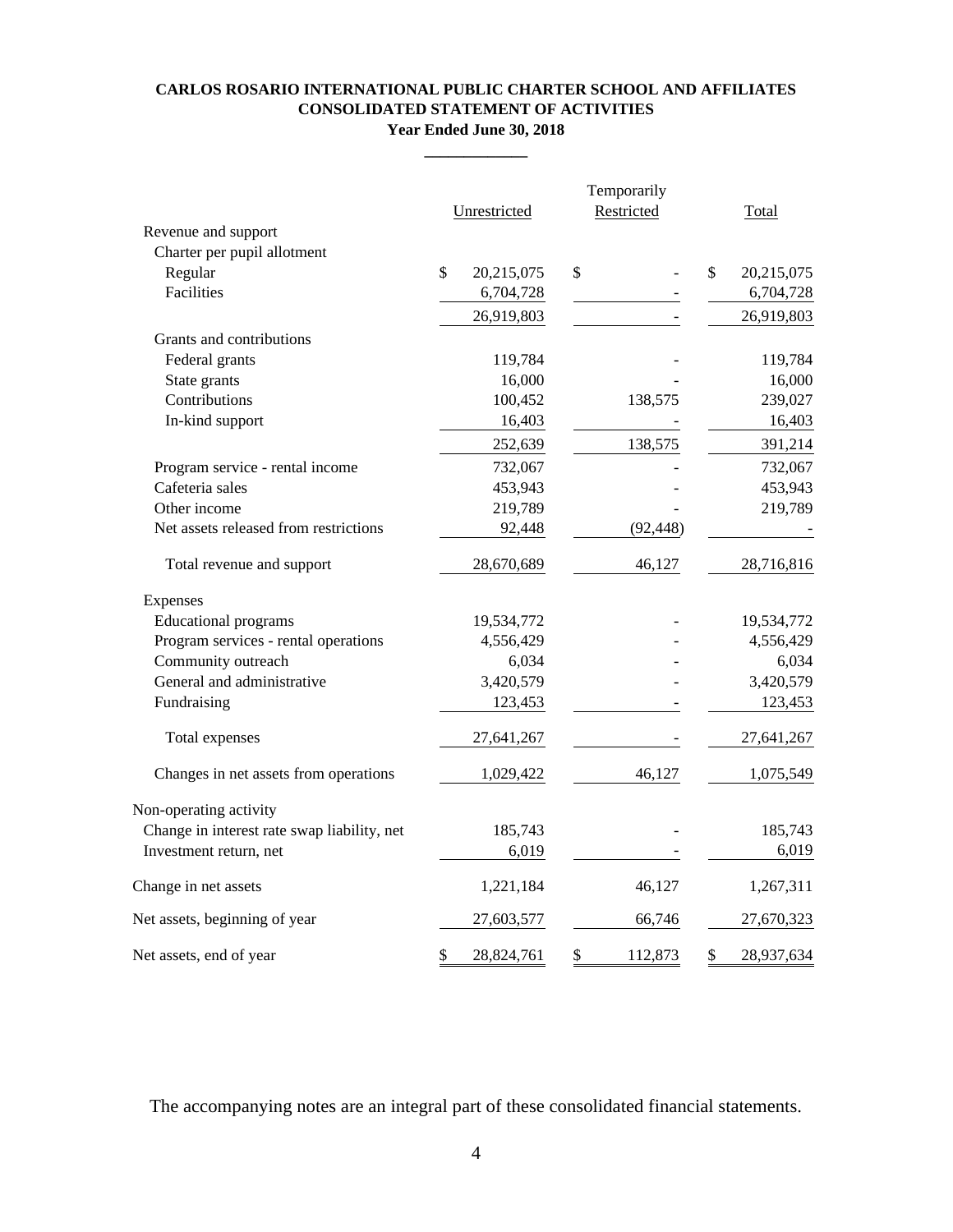#### **CARLOS ROSARIO INTERNATIONAL PUBLIC CHARTER SCHOOL AND AFFILIATES CONSOLIDATED STATEMENT OF ACTIVITIES Year Ended June 30, 2017**

**\_\_\_\_\_\_\_\_\_\_\_\_\_**

|                                             |               | Temporarily  |    |            |                  |
|---------------------------------------------|---------------|--------------|----|------------|------------------|
|                                             |               | Unrestricted |    | Restricted | Total            |
| Revenue and support                         |               |              |    |            |                  |
| Charter per pupil allotment                 |               |              |    |            |                  |
| Regular<br>Facilities                       | $\mathcal{S}$ | 18,186,668   | \$ |            | \$<br>18,186,668 |
|                                             |               | 6,404,200    |    |            | 6,404,200        |
|                                             |               | 24,590,868   |    |            | 24,590,868       |
| Grants and contributions                    |               |              |    |            |                  |
| State grants                                |               | 92,548       |    |            | 92,548           |
| Contributions                               |               | 83,268       |    | 70,882     | 154,150          |
| In-kind support                             |               | 43,619       |    |            | 43,619           |
|                                             |               | 219,435      |    | 70,882     | 290,317          |
| Program service - rental income             |               | 744,996      |    |            | 744,996          |
| Culinary arts sales                         |               | 461,194      |    |            | 461,194          |
| Other income                                |               | 268,431      |    |            | 268,431          |
| Net assets released from restrictions       |               | 107,787      |    | (107, 787) |                  |
| Total revenue and support                   |               | 26,392,711   |    | (36,905)   | 26,355,806       |
| Expenses                                    |               |              |    |            |                  |
| <b>Educational</b> programs                 |               | 17,885,486   |    |            | 17,885,486       |
| Program services - rental operations        |               | 4,692,222    |    |            | 4,692,222        |
| General and administrative                  |               | 3,190,086    |    |            | 3,190,086        |
| Fundraising                                 |               | 114,489      |    |            | 114,489          |
| Total expenses                              |               | 25,882,283   |    |            | 25,882,283       |
| Changes in net assets from operations       |               | 510,428      |    | (36,905)   | 473,523          |
| Non-operating activity                      |               |              |    |            |                  |
| Change in interest rate swap liability, net |               | 259,119      |    |            | 259,119          |
| Investment return, net                      |               | 23,265       |    |            | 23,265           |
| Change in net assets                        |               | 792,812      |    | (36,905)   | 755,907          |
| Net assets, beginning of year               |               | 26,810,765   |    | 103,651    | 26,914,416       |
| Net assets, end of year                     | \$            | 27,603,577   | \$ | 66,746     | \$<br>27,670,323 |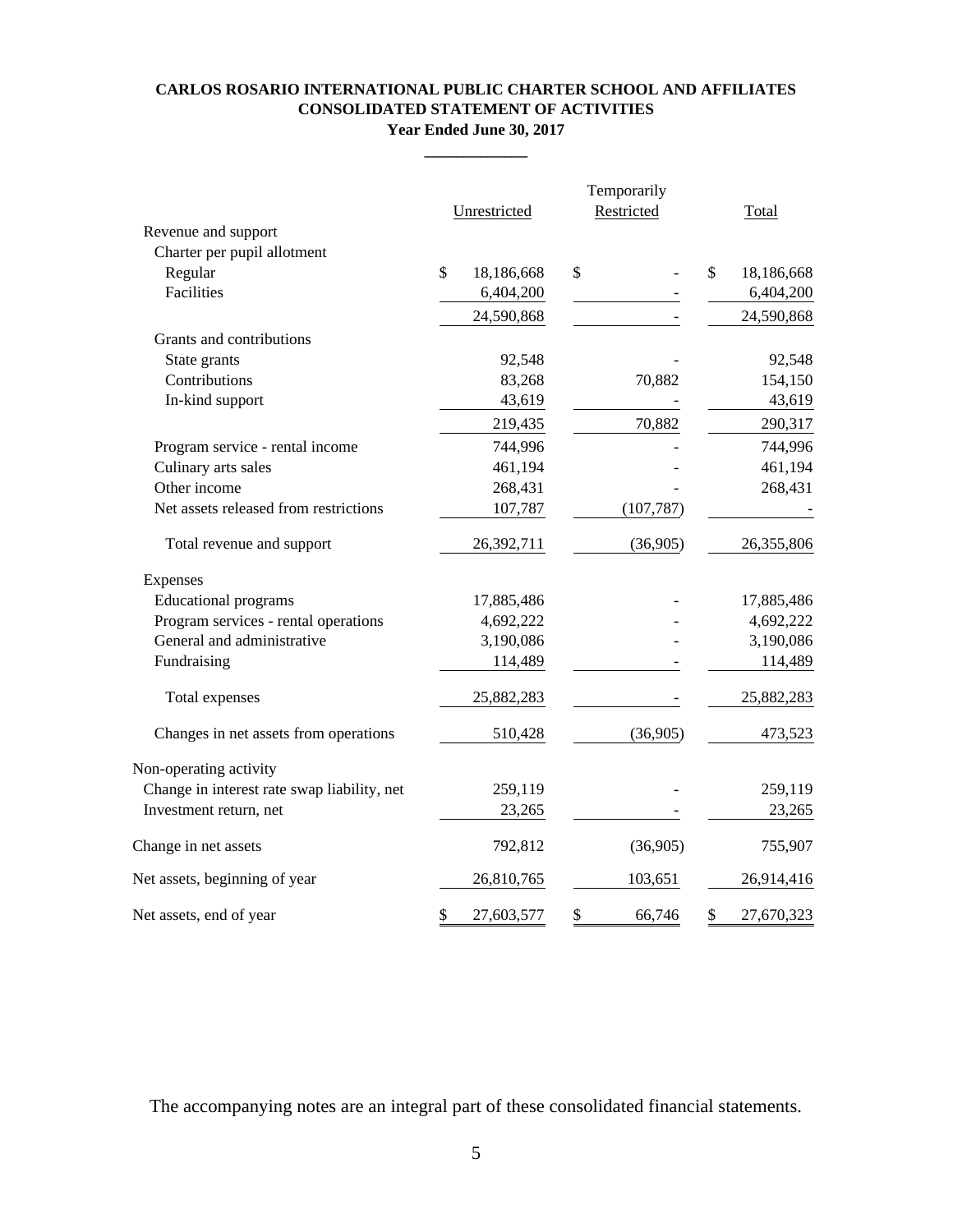#### **CONSOLIDATED STATEMENT OF CASH FLOWS Years Ended June 30, 2018 and 2017 CARLOS ROSARIO INTERNATIONAL PUBLIC CHARTER SCHOOL AND AFFILIATES**

**\_\_\_\_\_\_\_\_\_\_\_\_\_**

|                                              |      | 2018        | 2017             |
|----------------------------------------------|------|-------------|------------------|
| Cash flows from operating activities         |      |             |                  |
| Change in net assets                         | $\$$ | 1,267,311   | \$<br>755,907    |
| Reconciling adjustments                      |      |             |                  |
| Depreciation and amortization                |      | 2,243,954   | 2,305,050        |
| Net unrealized losses on investments         |      | 125,022     | 37,660           |
| Changes in operating assets and liabilities  |      |             |                  |
| Grants and other receivables                 |      | (38,526)    | (23,954)         |
| Prepaid expenses                             |      | (92, 989)   | 423,291          |
| Other assets                                 |      | 6,411       | 137,359          |
| Accounts payable and other accruals          |      | (118, 613)  | 17,848           |
| Accrued salaries and related expenses        |      | 116,973     | (32,769)         |
| Interest rate swap liability                 |      | (185,743)   | (259, 119)       |
| Deferred rent                                |      | (264, 239)  | 146,274          |
| Other liabilities                            |      | 72,181      | (240, 242)       |
| Net cash provided by operating activities    |      | 3,131,742   | 3,267,305        |
| Cash flows from investing activities         |      |             |                  |
| Proceeds from investments                    |      | 89,935      | 1,052,795        |
| Purchase of investments                      |      | (8,220,974) | (1,096,000)      |
| Collections on note receivable               |      | 441,552     | (27, 285)        |
| Purchase of property and equipment           |      | (544, 550)  | (3,439,621)      |
| Net cash used by investing activities        |      | (8,234,037) | (3,510,111)      |
| Cash flows from financing activities         |      |             |                  |
| Repayment of debt                            |      | (859, 028)  | (802, 195)       |
| Net decrease in cash and cash equivalents    |      | (5,961,323) | (1,045,001)      |
| Cash and cash equivalents, beginning of year |      | 19,759,092  | 20,804,093       |
| Cash and cash equivalents, end of year       | \$   | 13,797,769  | \$<br>19,759,092 |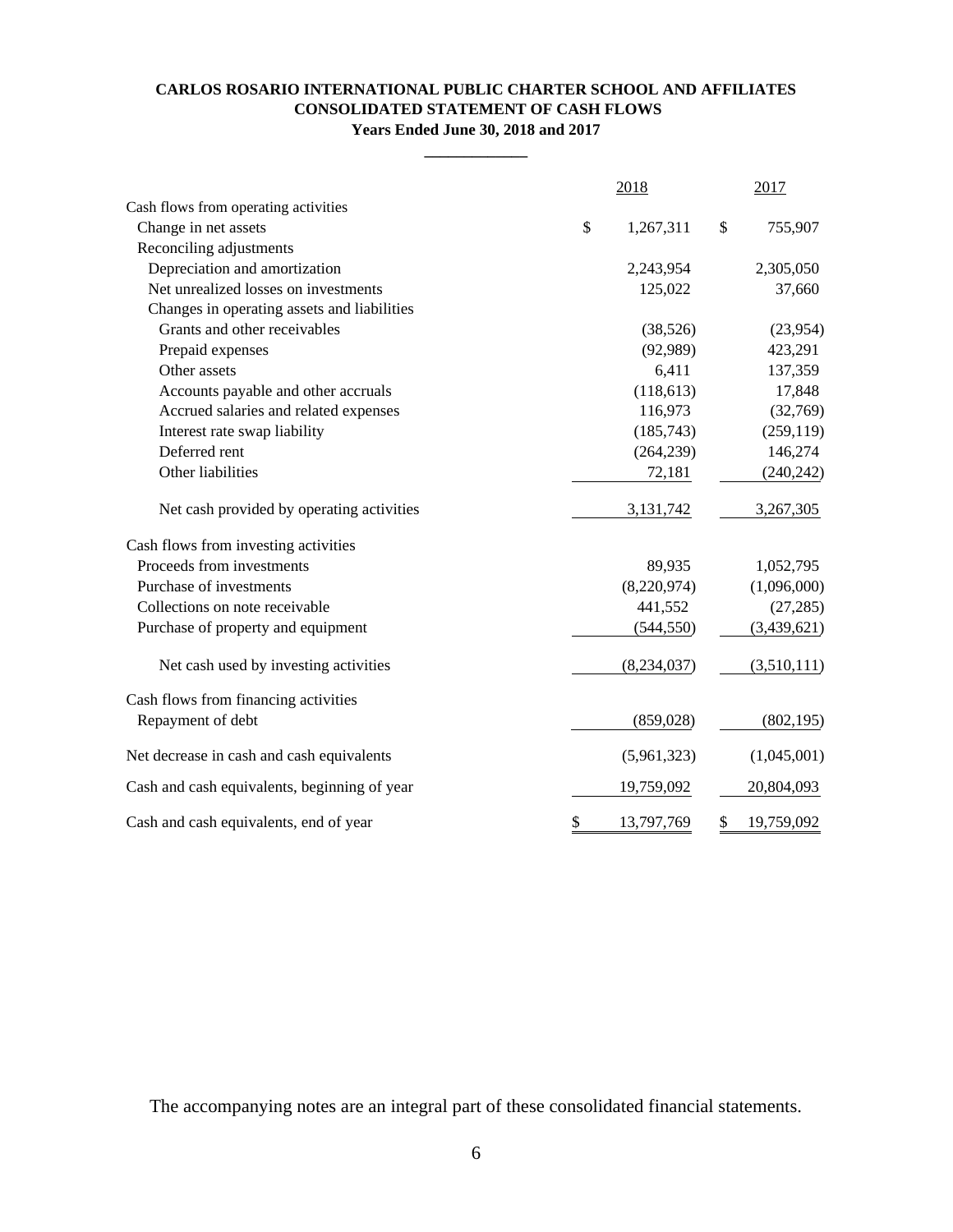\_\_\_\_\_\_\_\_\_\_\_\_

#### **1. Organization**

The Carlos Rosario International Public Charter School (the School) was organized in September 1998 under the District of Columbia School Reform Act of 1995. The School's mission is to provide education that prepares the diverse adult immigrant population of Washington, DC to become invested, productive citizens and members of the American society who give back to family and community. The School accomplishes this through excellence in teaching and learning in partnership with the community by fostering a safe and compassionate learning environment.

The School offers classes to adults in subjects including English, U.S. Citizenship, GED preparation, computer literacy, culinary arts, and family literacy. There were approximately 2,100 and 2,050 students enrolled for the school years ended June 30, 2018 and 2017, respectively.

CCC was incorporated in 2001, received  $501(c)(3)$  non-profit organization exempt status in 2002, and in 2008 was designated as a Type 2 supporting organization to the School under Section 509(a)(3) of the Internal Revenue Code. CCC's purpose is to operate for charitable and educational purposes for the benefit of the School. The primary role of CCC has been as the developer, manager and landlord of the two facilities that the School occupies.

Community Capital Corporation-Sonia Gutierrez Campus (CCC-SGC) was incorporated on July 10, 2012, as a nonprofit  $501(c)(2)$  title holding corporation under the laws of the District of Columbia. CCC-SGC was formed to hold the real state property located at 514 V Street, Washington D.C., to be developed for educational uses on behalf of its parent, CCC.

### **2. Summary of Significant Accounting Policies**

#### Principles of Consolidation

The accompanying consolidated financial statements include all of the accounts of the School, CCC, and CCC-SGC. All material intercompany transactions and balances have been eliminated.

#### Use of Estimates

The preparation of consolidated financial statements in conformity with accounting principles generally accepted in the United States of America requires management to make estimates and assumptions that affect the reported amounts of assets and liabilities and disclosure of contingent assets and liabilities at the date of the consolidated financial statements and the reported amounts of revenues and expenses during the reporting period. Actual results could differ from those estimates.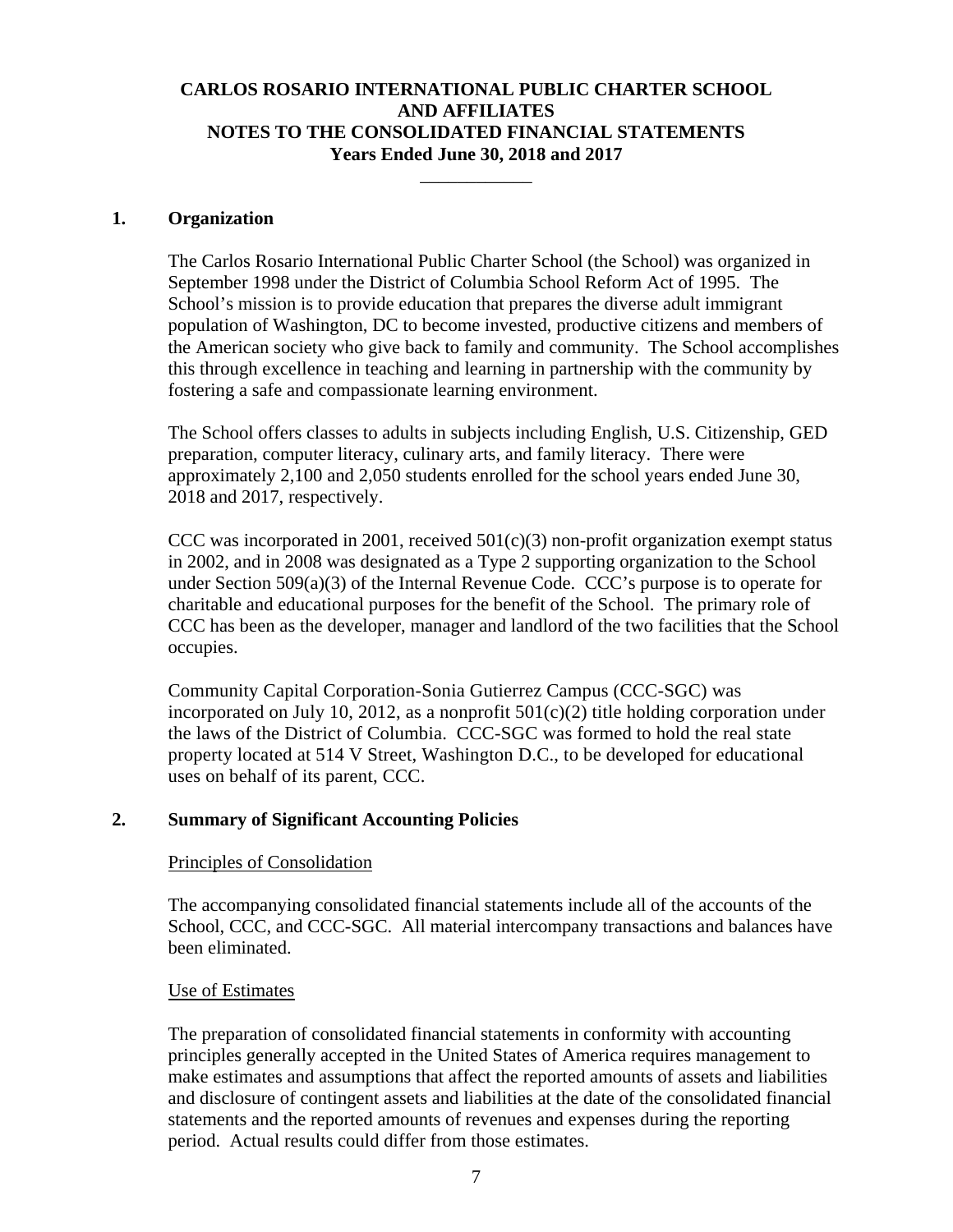\_\_\_\_\_\_\_\_\_\_\_\_

### **2. Summary of Significant Accounting Policies (continued)**

### Cash and Cash Equivalents

The School and its affiliates maintain cash balances at various financial institutions which, at times, may exceed federally insured limits. Cash equivalents at June 30, 2017 included money market accounts. The School has not experienced any losses related to these accounts and does not believe it is exposed to any significant credit risk on cash and cash equivalents. For the purposes of the statement of cash flows, the School and its affiliates considers all highly liquid debt instruments with a maturity of three months or less to be cash equivalents, except the cash and cash equivalents held as part of the longterm investments.

#### Investments

Investments are recorded at estimated fair value based on quoted market prices provided by the investment managers. Realized and unrealized holding gains, and losses are included as non-operating investment income in the statement of activities. Net investment income is reported as an increase in unrestricted net assets, unless restricted by donor or law.

### Property and Equipment

The School and its affiliates capitalize all property and equipment purchased in excess of \$10,000. Property and equipment is recorded at cost, and donated property is recorded at fair market value. Maintenance and repairs are expensed as incurred. Significant renewals and betterments are capitalized.

Depreciation and amortization are computed using the straight-line method over the estimated useful lives of the assets, ranging from three to twenty years. The statements of financial position also reflect assets obtained under capital lease agreements. Amortization for capital leased assets is calculated as depreciable equipment. The amortization of leasehold improvements is recorded over the shorter of the lease term or the estimated useful life of the improvements. At the time assets are retired or otherwise disposed of, the property and related accumulated depreciation and amortization accounts are relieved of the applicable amounts and any gain or loss is credited or charged to income.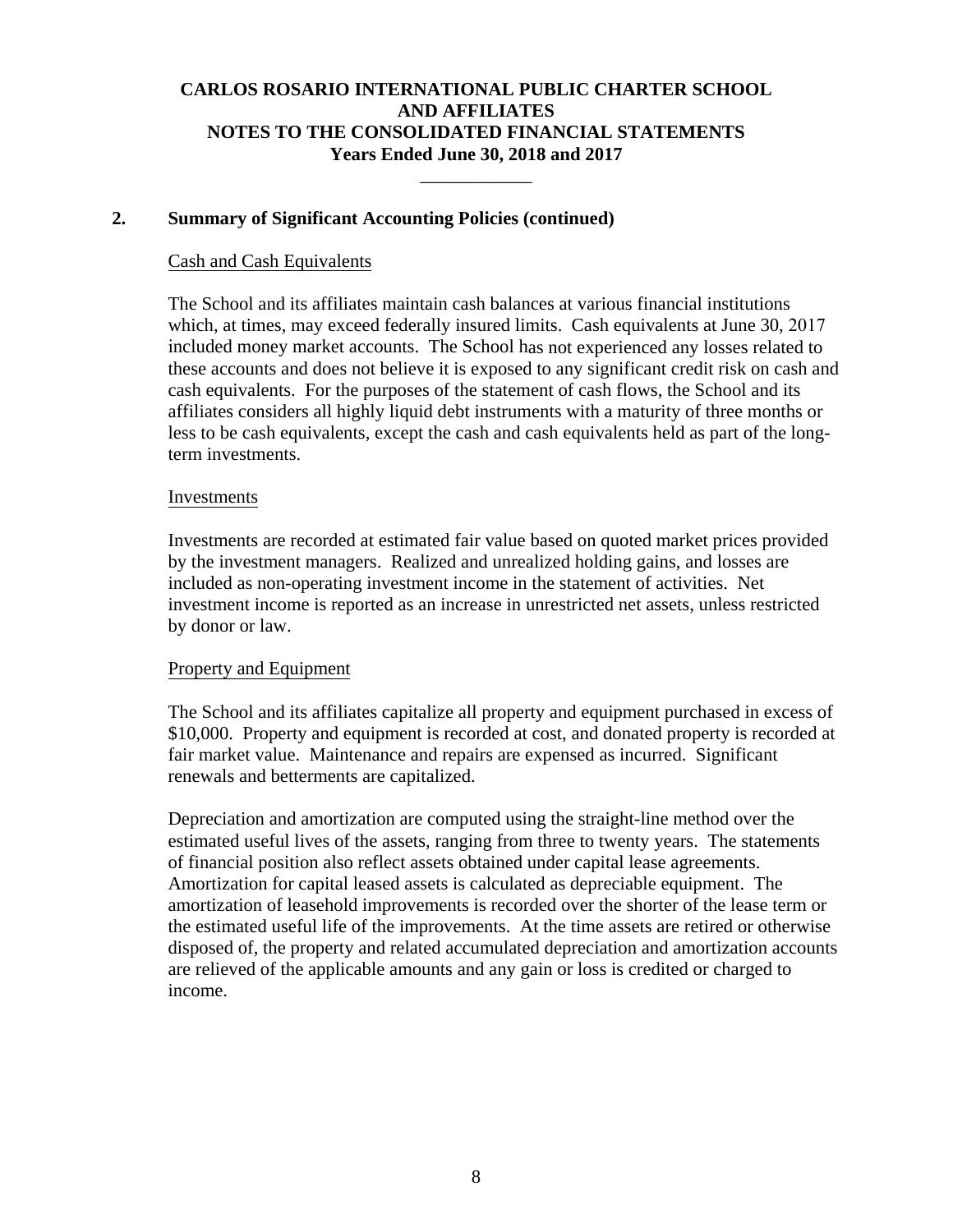\_\_\_\_\_\_\_\_\_\_\_\_

### **2. Summary of Significant Accounting Policies (continued)**

#### Cost of Issuance

The entities' cost of issuance of the tax-exempt bonds refinancing and financing under the New Market Tax Credit Program (NMTC) consists of underwriters' fees, professional fees, printing, and other costs. The cost of issuance is reported as a discount to the debt.

The cost of issuance for the bond was fully amortized in 2014 year due to the refinancing of the Harvard Street building. The bond was paid in full with the proceeds of a new term-loan as discussed in Note 8. The term-loan's cost of issuance was \$83,764 and is being amortized on a straight-line basis over the 10-year term of the loan. The cost of issuance of the financing under the NMTC was \$722,253 and is being amortized on a straight-line basis over the 32-year term of the financing under the NMTC. The discount amortization, reported as interest expense, totaled \$32,452, for each of the years ended June 30, 2018 and 2017.

#### Contributions Receivable

Contributions receivable, if any, are stated at fair value, net of any applicable discounts. An allowance for bad debt is recorded for any uncollectible amounts in the period such a determination is made.

### Support and Funding

The School receives a per-pupil allocation from the District of Columbia to cover the cost of academic expenses. This student allocation is on a per-pupil basis and includes academic year funding and a facilities allotment. The School recognizes the funding as revenue and support in the year in which the School term is conducted.

### Contributions and Net Assets

Contributions and unconditional promises to give are recorded as support, at fair value, when received. Contributions and unconditional promises to give that are restricted by the donor as to time or purpose, are reported as an increase in temporarily restricted net assets. When a time restriction ends, or a purpose restriction is accomplished, temporarily restricted net assets are reclassified to unrestricted net assets and reported in the statement of activities as net assets released from restrictions. Donor restricted contributions, whose restrictions are met in the same reporting period, are reported as unrestricted support.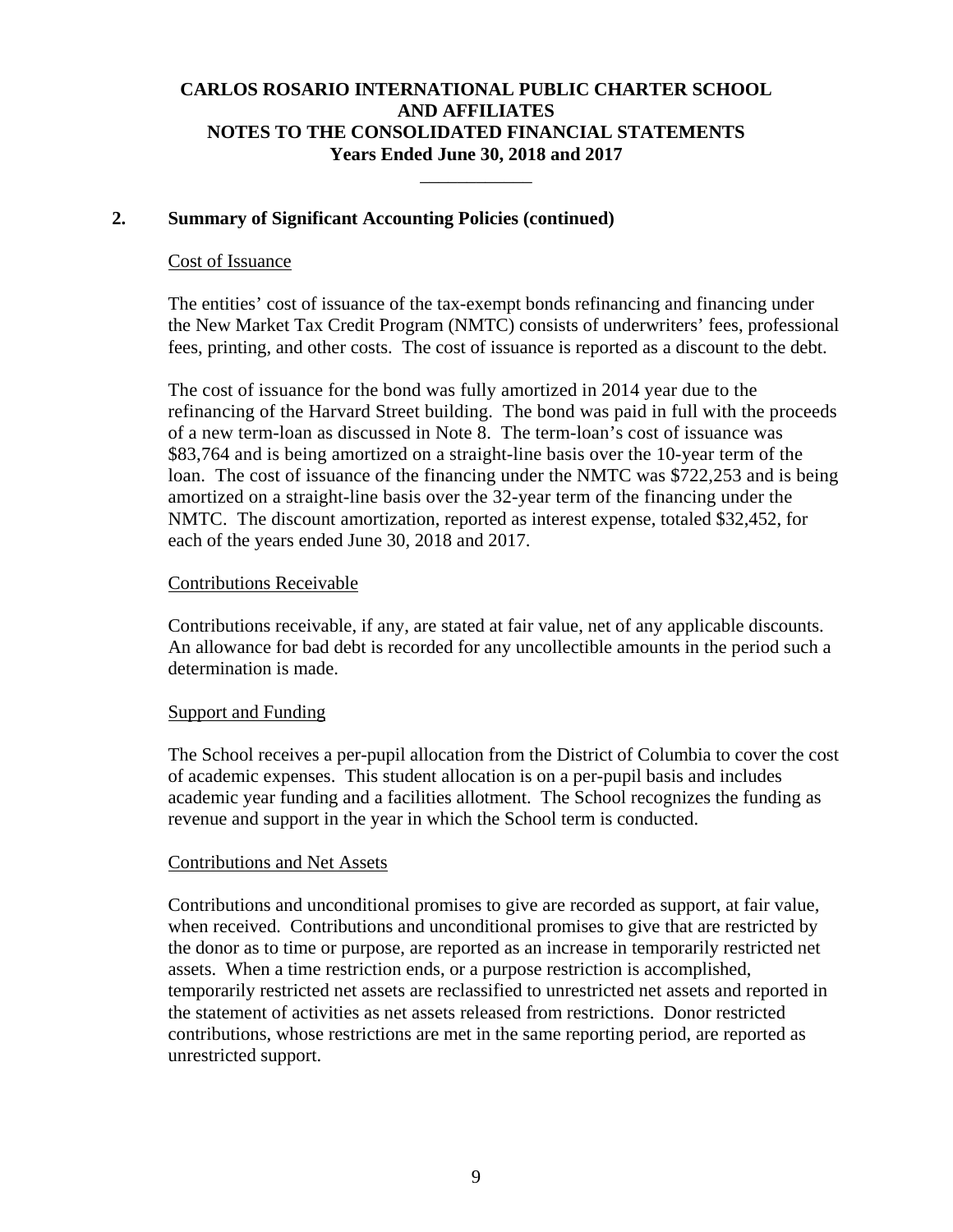\_\_\_\_\_\_\_\_\_\_\_\_

### **2. Summary of Significant Accounting Policies (continued)**

#### Grant Revenue and Support

Revenue and support from government contracts and grants that provide for cost reimbursement is recognized when the related direct and allocated indirect expenses are incurred, deliverables are met, or per-diem services are provided. Revenue recognized in excess of cash received is reported as a grant receivable. Cash received in excess of revenue recognized is reported as deferred revenue.

### Program Service Revenue

Program service revenue consists primarily of rental income. Rental income is recognized on a straight-line basis over the terms of the leases. The deferred rent asset results from the difference between cash received under leases and straight-line rental income recognized.

#### Functional Allocation of Expenses

The costs of providing the programs have been summarized on a functional basis in the consolidated statement of activities. Accordingly, certain costs have been allocated to the appropriate programs and administrative services based on the functions they directly benefit or upon management's estimates of the proportion of the expenses applicable to each function. General and administrative expenses include those expenses that are not directly identifiable with any specific function but that provide for the overall support and direction for the School.

#### Tax Status

Under the provision of Section  $501(c)(3)$  of the Internal Revenue Code and the applicable income tax regulations of the District of Columbia, the School and CCC are exempt from taxes on income other than unrelated business income. No provision for income taxes were required for June 30, 2018 and 2017, respectively. However, tax years ended June 30, 2015 through 2017 remain open to examination by the taxing jurisdictions to which the School and CCC are subject, and they have not been extended beyond the applicable statute of limitations.

CCC-SGC is a title-holding organization, exempt from federal income taxes under Section  $501(c)(2)$  of the Internal Revenue Code. Accordingly, no provision for income taxes is required for 2018 or 2017.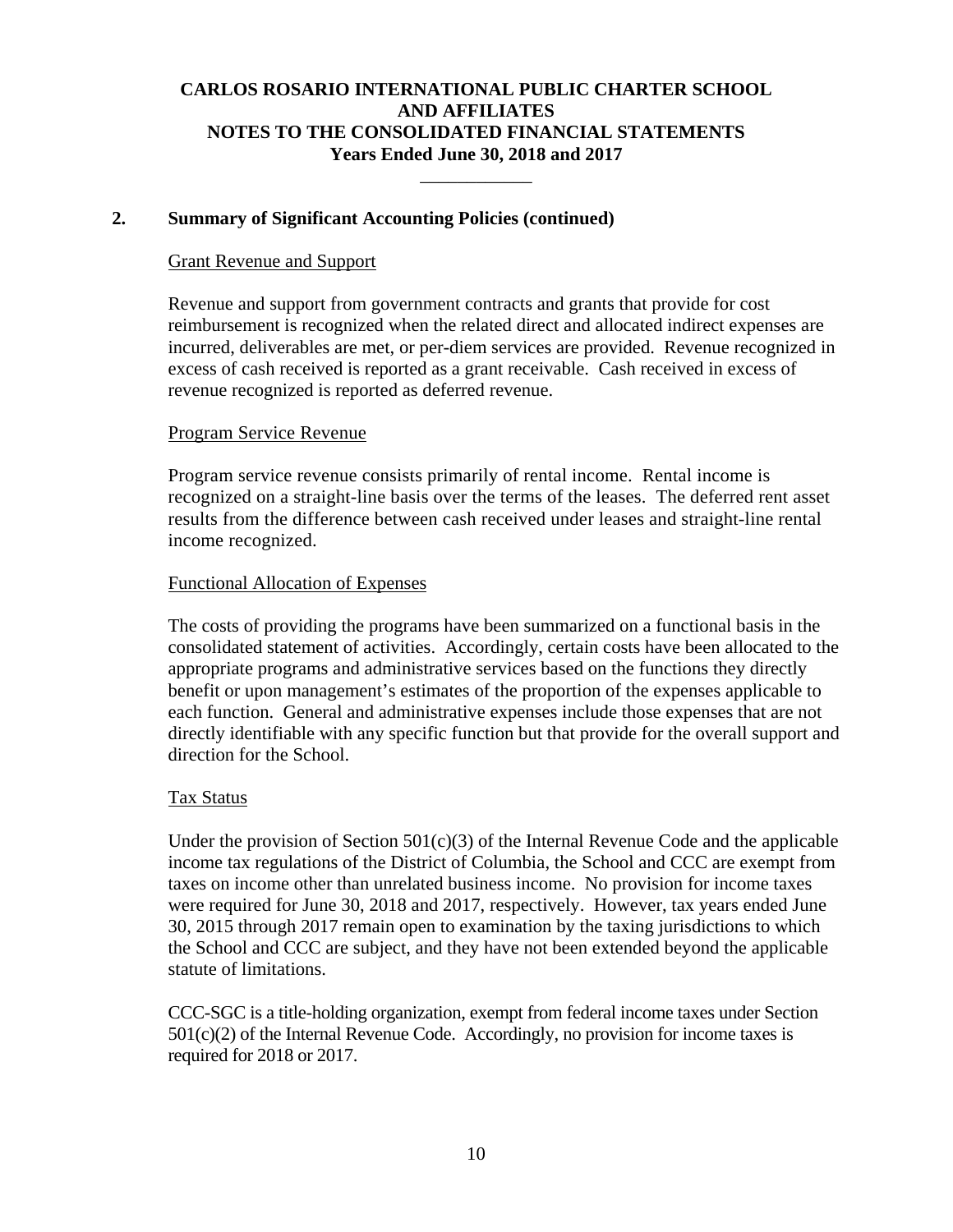\_\_\_\_\_\_\_\_\_\_\_\_

#### **2. Summary of Significant Accounting Policies (continued)**

#### Uncertainty in Income Taxes

The School has a process in place to ensure the maintenance of its exempt-status; to identify and report unrelated business income; to determine its filing and tax obligations in jurisdictions for which it has nexus; and to identify and evaluate other matters that may be considered tax positions. The School has determined that there are no material uncertain tax positions that require recognition or disclosure in the financial statements.

#### Subsequent Events

Management has evaluated subsequent events through November 27, 2018, which is the date the consolidated financial statements were available to be issued.

#### Reclassifications

Certain prior year amounts have been reclassified to conform to the current year presentation.

#### **3. Investments**

Investments consist of the following at June 30, 2018 and 2017:

|                                      | 2018          | 2017            |
|--------------------------------------|---------------|-----------------|
| Money market funds                   | \$<br>146,845 | \$<br>47,772    |
| Certificates of deposit              | 3,170,000     | 3,100,054       |
| Exchange traded and closed-end funds | 2,532,650     |                 |
| Common stocks                        | 999,075       |                 |
| Corporate bonds                      | 558,910       |                 |
| Government securities                | 987,123       |                 |
| Mutual funds                         | 2,759,240     |                 |
| Total investments                    | 11,153,843    | \$<br>3,147,826 |

Investments are reported at fair values at year-end. See Note 12 for a discussion of fair value measurements. Such investments are subject to market risks, and their values fluctuate daily.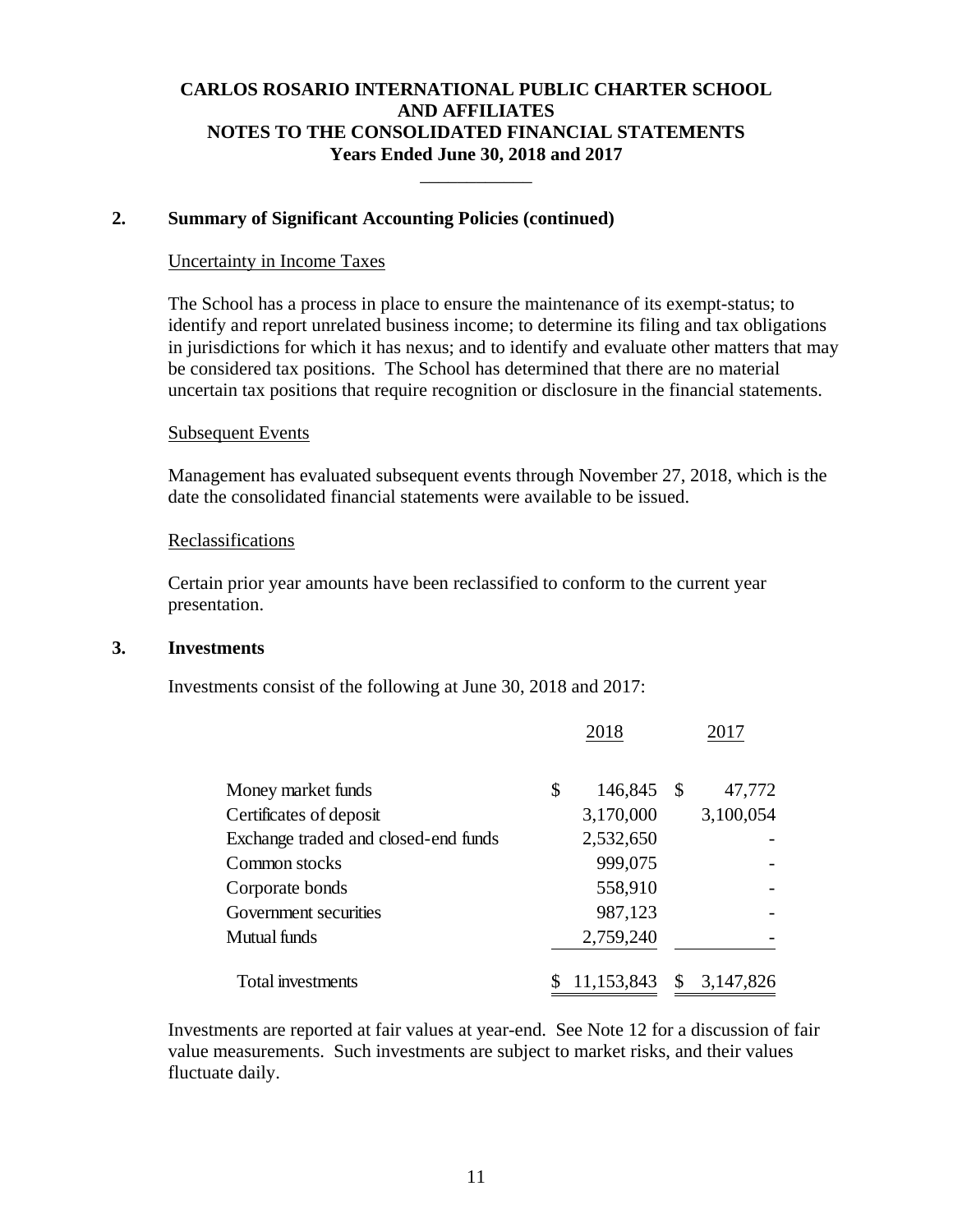\_\_\_\_\_\_\_\_\_\_\_\_

#### **3. Investments (continued)**

The following schedule summarizes the investment return included in the statements of activities for the years ended June 30, 2018 and 2017:

|                                                                    |    | 2018                  | 2017                |
|--------------------------------------------------------------------|----|-----------------------|---------------------|
| Interest and dividend income<br>Net realized and unrealized losses | \$ | 161,471<br>(125, 022) | 60,925<br>(37, 660) |
| Sub-total                                                          |    | 36,449                | 23,265              |
| Less: investment fees                                              |    | (30, 430)             |                     |
| Investment return, net                                             | S  | S<br>6,019            | 23,265              |

#### **4. Property and Equipment**

The following summarizes property and equipment by major asset categories as of June 30, 2018 and 2017:

|                                                 | 2018             |              | 2017         |
|-------------------------------------------------|------------------|--------------|--------------|
| Land                                            | \$<br>2,082,852  | $\mathbb{S}$ | 2,082,852    |
| Leasehold improvements                          | 39,726,162       |              | 39,249,030   |
| Computers and software                          | 3,113,196        |              | 3,095,108    |
| Furniture and fixtures                          | 1,285,617        |              | 1,251,863    |
| Equipment                                       | 2,248,012        |              | 2,212,232    |
| Capital leased equipment                        | 81,315           |              | 81,315       |
| <b>Vehicles</b>                                 | 512,316          |              | 512,316      |
| Total                                           | 49,049,470       |              | 48,484,716   |
| Less: accumulated depreciation and amortization | (21, 858, 491)   |              | (19,614,537) |
| Property and equipment, net                     | \$<br>27,190,979 | \$           | 28,870,179   |

The School and CCC have capitalized costs for leasehold improvements at the Harvard and V Street locations (Note 4). The capitalized balance as of June 30, 2018 and 2017, were \$11,259,921 and \$11,197,629, respectively, and is being amortized as discussed in Note 2.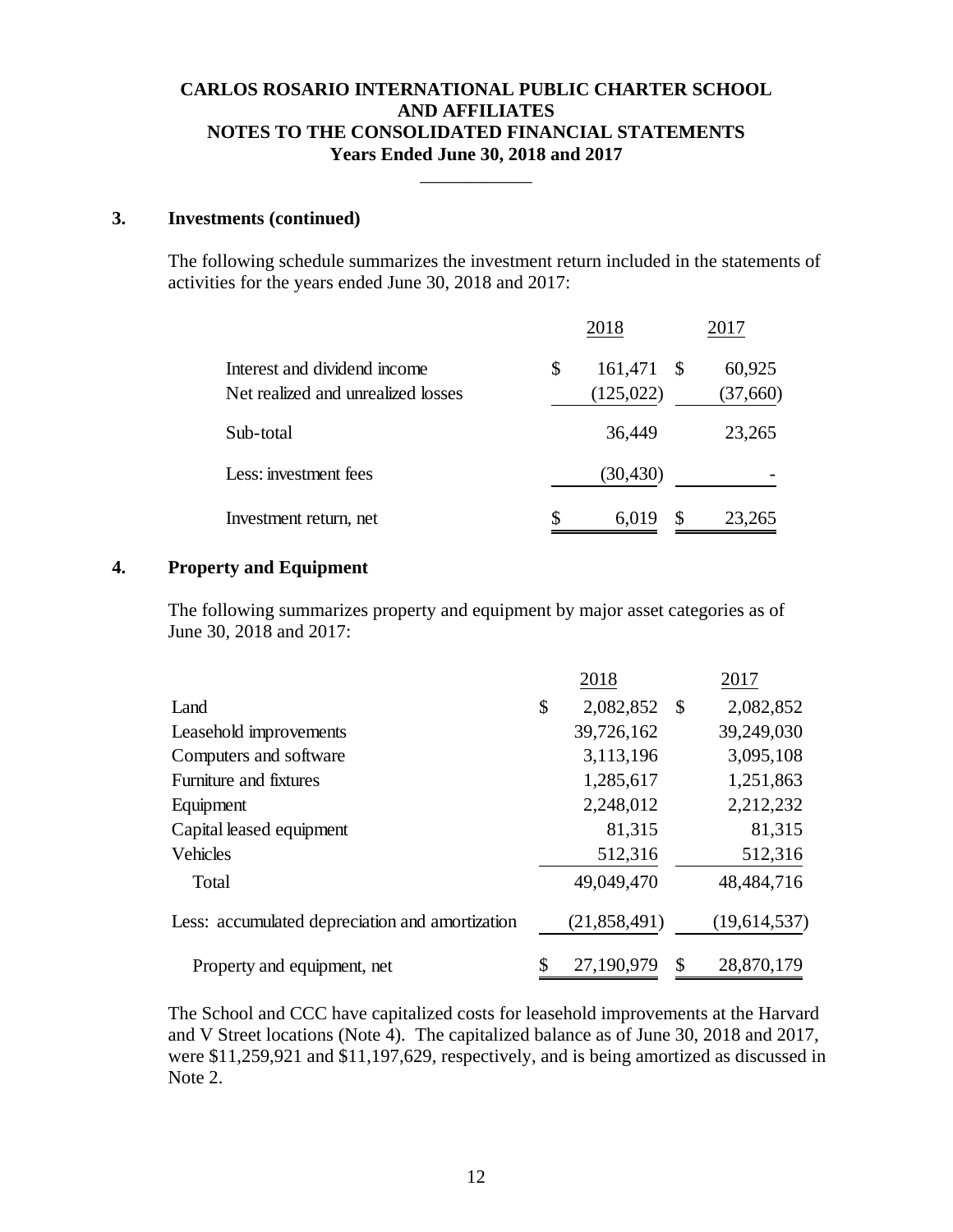\_\_\_\_\_\_\_\_\_\_\_\_

### **4. Property and Equipment (continued)**

### Sonia Gutierrez Campus Property

During December 2011, CCC purchased land for approximately \$2 million and title to the property was transferred to CCC-SGC during 2013. The parcel of land was developed as an additional campus to be leased by the Carlos Rosario International Public Charter School and a non-related entity (Note 7). The development costs, including furniture and fixtures, were approximately \$19 million. The land acquisition has been financed by a grant totaling \$2.2 million from the District of Columbia's Office of the State Superintendent of Education (OSSE). A certificate of occupancy was obtained in September 2013.

The construction and equipment purchase were financed by Bank of America through a qualified equity investment, under the New Market Tax Credit Program between CCC-SGC and the lenders Banc of America CDE V LLC and ESIC New Market Partners Limited Partnership (Note 8).

Total depreciation and amortization expense for the years ended June 30, 2018 and 2017 were \$2,253,554 and \$2,305,050, respectively.

### **5. Notes Receivable**

 On October 1, 2013, CCC entered into a promissory note with the unrelated party who is subleasing space on the V Street campus for \$976,638 to finance kitchen equipment purchases. The term of the note is five years with an interest of 4.87% per annum. The minimum commitments to be collected under the agreement is \$54,672 through June 30, 2019.

#### **6. Net Assets**

Temporarily restricted net assets at June 30, 2018 and 2017 are available for the following purposes:

|                                                        | 2018                       | 2017   |
|--------------------------------------------------------|----------------------------|--------|
| Student scholarships<br><b>IME BECAS - Scholarship</b> | 103,083 \$ 56,206<br>9.790 | 10,540 |
| Temporarily restricted net assets                      | 112,873 \$ 66,746          |        |

Net assets were released from donor restrictions by incurring expenses satisfying the restricted purposes.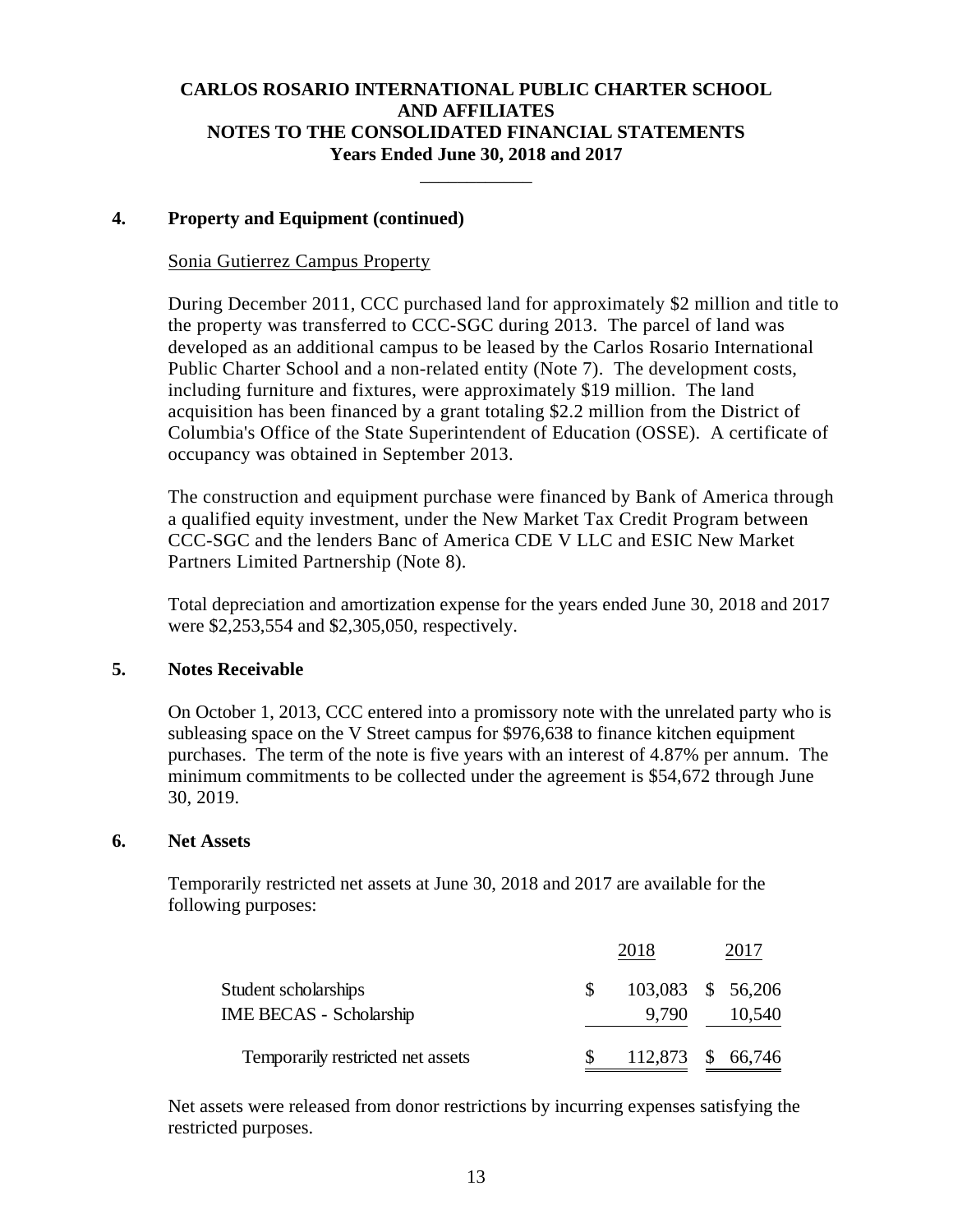\_\_\_\_\_\_\_\_\_\_\_\_

### **7. Commitments and Contingencies**

#### Operating Lease – Harvard Street

CCC has a long-term lease agreement with the District of Columbia for property that required substantial building improvements (Note 4). The lease commenced in July 2001 and expires in 2021. Future minimum payments under this non-cancelable operating lease are as follows:

| Year ending June 30, 2019 | \$ | 70,000  |
|---------------------------|----|---------|
| 2020                      |    | 70,000  |
| 2021                      |    | 70,000  |
| 2022                      |    | 5,833   |
|                           |    |         |
| Total                     | S  | 215,833 |

CCC has, in turn, sublet office and classroom space in this building to the School. Rental expense under this operating lease for both years ended June 30, 2018 and 2017, was \$70,000.

#### Sonia Gutierrez Campus

On October 12, 2012, CCC signed a sublease agreement with the School for classroom and office space developed at V Street for a period of twenty-five years commencing on the delivery date, which is the date the certificate of occupancy was issued. The sublease has been accounted for as a capital lease. Under the sublease terms, the School started paying rent to CCC in October 2013.

On October 31, 2012, CCC signed a sublease agreement with an unrelated party for office and cafeteria space developed at V Street for non-exclusive use in common with other tenants for a period of fifteen years commencing on the delivery date, which is the date the certificate of occupancy was issued. Under the sublease terms, the entity started paying rent the first day of the first month following the delivery date.

This operating sublease (Sonia Gutierrez Campus) calls for monthly rent with annual increases until the expiration of the sublease. The total lease payments are recorded as rental income on a straight-line basis over the lease period, which results in a deferred rent asset. The deferred rent balance as of June 30, 2018 and 2017, totaled \$366,033 and \$313,961 . Rental income for the years ended June 30, 2018 and 2017 was \$1,727,284 and \$1,677,517, respectively.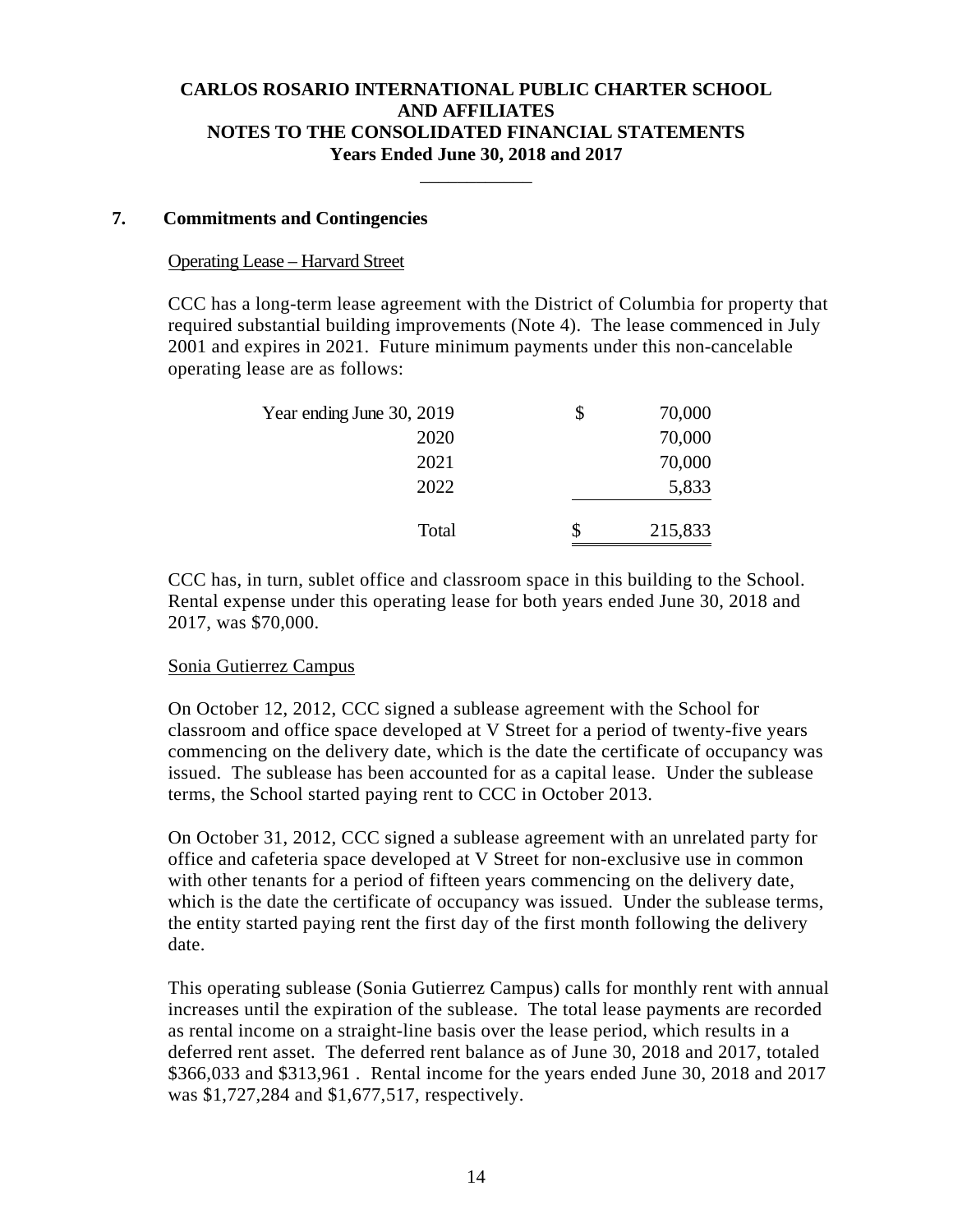\_\_\_\_\_\_\_\_\_\_\_\_

### **7. Commitments and Contingencies (continued)**

The minimum commitments to be collected under the V Street non-cancelable operating sublease are as follows:

| Year ending June 30, 2019 |                     | \$<br>489,000 |
|---------------------------|---------------------|---------------|
|                           | 2020                | 503,000       |
|                           | 2021                | 519,000       |
|                           | 2022                | 534,000       |
|                           | 2023                | 550,000       |
|                           | 2024 and thereafter | 3,169,000     |
|                           | Total               | 5,764,000     |

### Employment Contract

The School has an employment contract with its Chief Executive Officer, which provides for future payments as services are rendered. The agreement is for a five-year period ending on August 1, 2019.

### **8. Long Term Liabilities**

### Bond Payable

 On June 13, 2002, CCC issued a \$9,300,000 Revenue Bond through the District of Columbia Pooled Loan Program Revenue Bond, Series A, to finance the renovation and construction of its leased facility. The bond was payable over 20 years with principal payments specified by the bond debt service schedule. The Revenue Bond was fully paid in August 2013, with the proceeds of a term loan from Bank of America, discussed below.

The bond had a floating interest rate, as established weekly by the remarketing agent, based on the London Inter-Bank Offer Rate (LIBOR). However, CCC has entered into an interest rate swap agreement discussed below. Interest expense related to the interest rate swap was \$139,879 and \$211,607, for the years ended June 30, 2018 and 2017, respectively, before adjustment to a fair value as discussed below.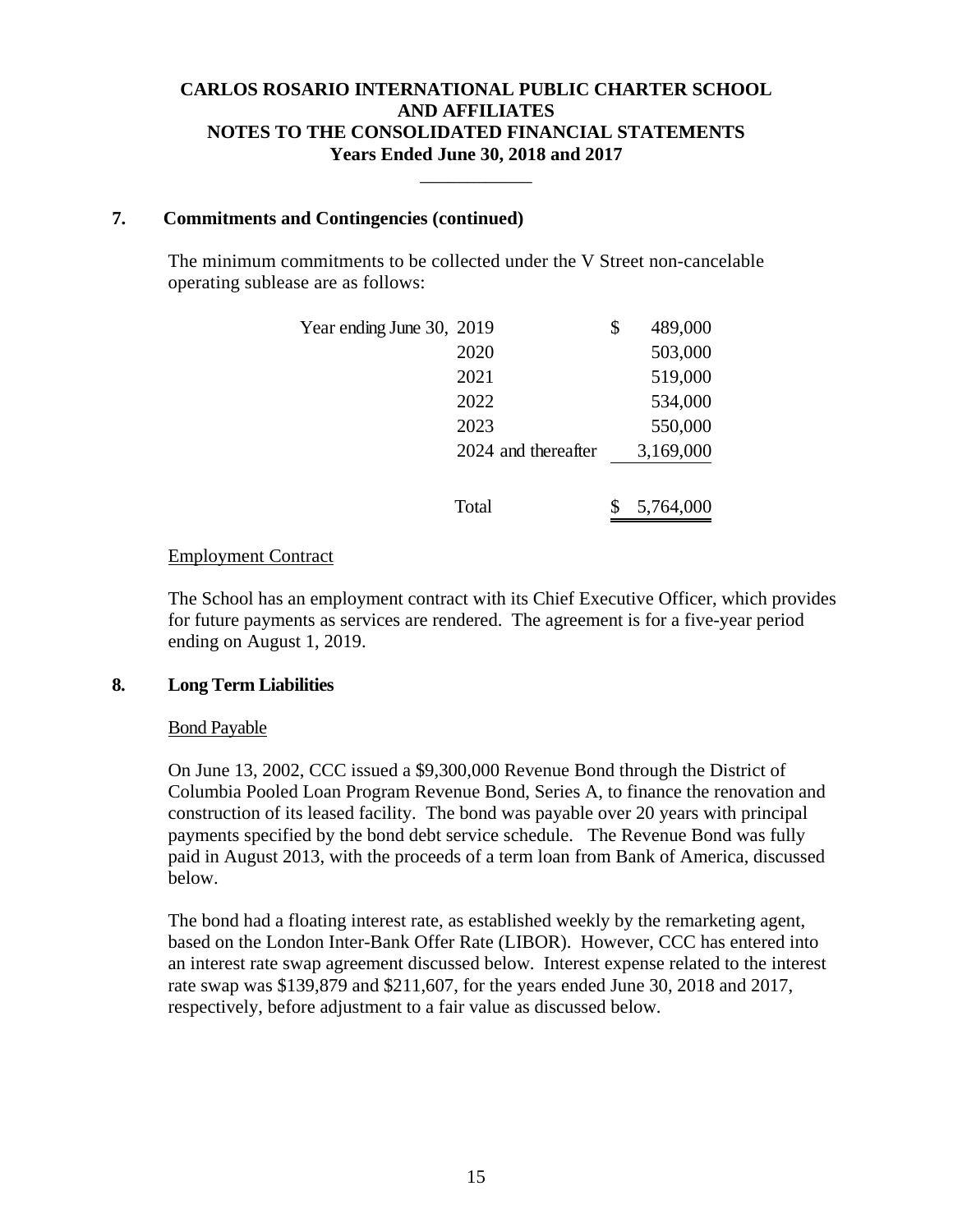\_\_\_\_\_\_\_\_\_\_\_\_

### **8. Long Term Liabilities (continued)**

#### Interest Rate Swap

CCC entered into an interest rate swap agreement through Bank of America to reduce the impact of market changes in the variable interest rate for the original bond financing. The agreement effectively changed CCC's interest rate exposure on the floating rate notes to a fixed rate of 4.79%. The interest rate swap agreement matures in 2023. CCC's credit risk is limited to the fair market value of the interest rate swap liability, which totaled \$269,501 and \$455,244 at June 30, 2018 and 2017, respectively. The interest rate swap is reported at fair value at year-end using a Level 2 input discussed in Note 12.

The difference to be paid or received varies as short-term interest rates change and is recognized separately as a change in unrestricted net assets on the statement of activities. The amount recorded as an increase to unrestricted net assets for the years ended June 30, 2018 and 2017, was \$185,743 and \$259,119, respectively.

#### Harvard Street Refinance

 On August 1, 2013, CCC entered into a ten-year term loan agreement for \$6,107,104 with Bank of America with respect to the Harvard Street campus. The proceeds of the termloan were used to pay off the bond payable described above. The first payment was due on September 1, 2013 and matures on August 1, 2023. The loan bears a floating interest rate equal to the LIBOR Daily Floating Rate plus one hundred seventy-five basis points per annum (the floating rate) (2.77% in 2018). Under the terms of the loan, the interest rate swap agreement is to remain in effect.

 The term loan requires the School to comply with certain financial covenants. The School has met such covenants as June 30, 2018 and 2017. The outstanding balance of the term loan as of June 30, 2018 and 2017 were \$3,643,725 and \$4,218,578, respectively. Interest expense related to the ten-year term loan totaled \$128,653 and \$111,071 for the years ended June 30, 2018 and 2017.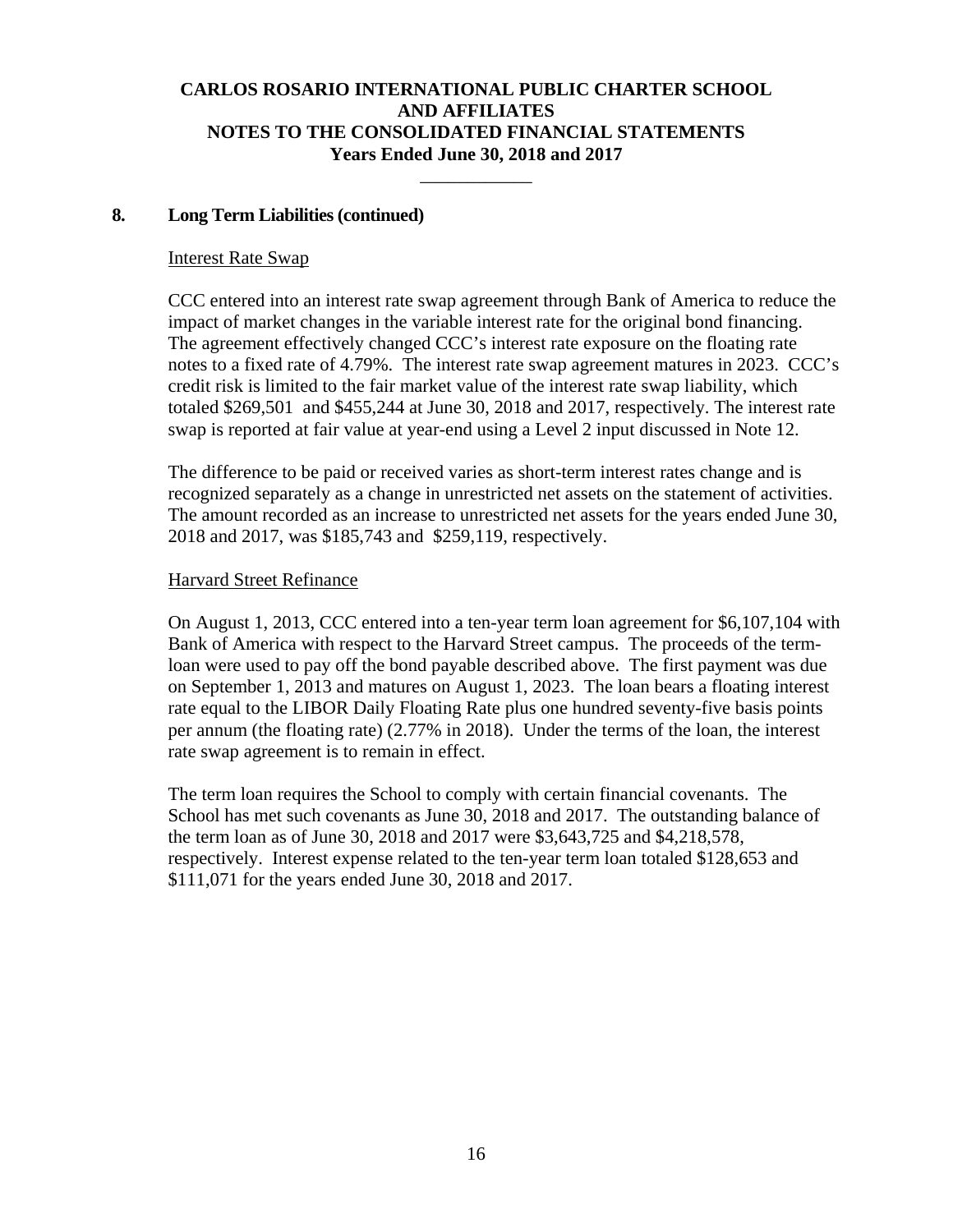\_\_\_\_\_\_\_\_\_\_\_\_

#### **8. Long Term Liabilities (continued)**

#### Financing under the New Market Tax Credit Program

 On October 31, 2013, CCC-SGC entered into a master loan and disbursement agreement with Bank of America CDE V, LLC, a North Carolina limited liability company (BOA CDE) and ESIC New Markets Partners Limited Partnership, a Maryland limited partnership (ESIC CDE) (collectively referred to as the lenders), to fund the development and construction of the Sonia Gutierrez Campus (Note 8). All proceeds from said loans were deposited into a NMTC loan disbursement account pursuant to periodic draw requests approved by Bank of America (the Agent).

Bank of America N.A., in its capacity as senior leverage lender, has made a leverage loan in the principal amount of \$8,443,200 to the Bank of America Investment Fund. Further, CCC made a leverage loan in the principal amount of \$3,518,000, known as the junior leverage loan, and Banc of America CDE V, LLC has made capital contributions to Bank of America Investment Fund in an aggregate amount of \$5,038,800. Bank of America Investment Fund has been admitted as a member of Bank of America CDE V, LLC, a North Carolina limited liability company, and in consideration of such admission has contributed all of the equity funds, together with the proceeds of the junior leverage loan and the senior leverage loan to the capital of BOA CDE. In turn, CCC-SGC has signed an agreement with Banc of America CDE V LLC (lender), for the above loans known as BOA CDE loans.

Merrill Lynch NMTC Corporation (ML NMTC Lender) has made certain loans in an aggregate principal amount equal to \$4,467,748 (collectively, the ML Upper Tier QLICI Loan) pursuant to a certain loan agreement by and between ML NMTC Lender and ESIC New Markets Partners Limited Partnership. In turn, CCC-SGC has signed an agreement with ESIC New Markets Partners Limited Partnership (lender), for the above loans known as ESIC CDE loans.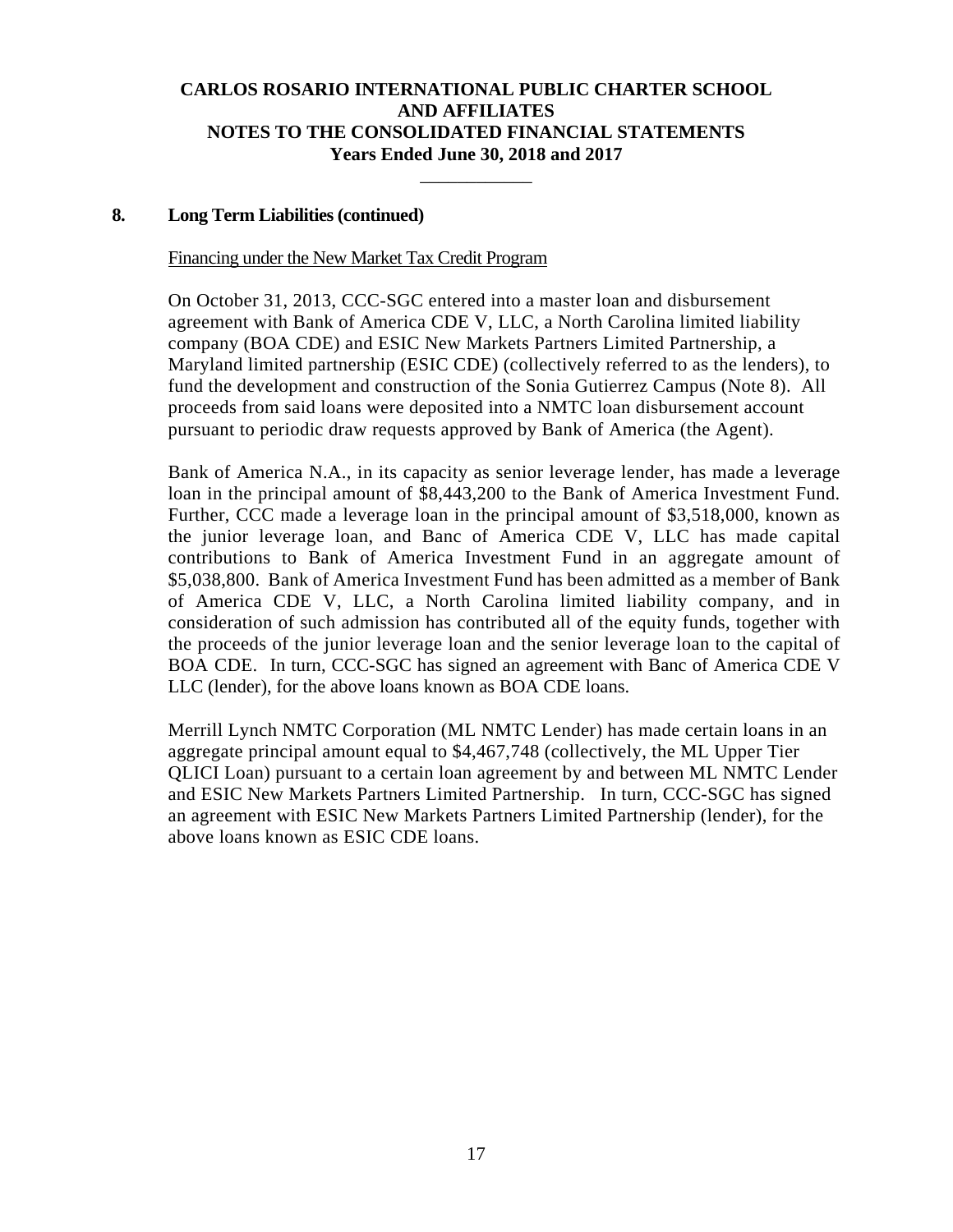\_\_\_\_\_\_\_\_\_\_\_\_

#### **8. Long Term Liabilities (continued)**

The terms of the loans at June 30, 2018, are as follows:

| BOA CDE Loan A. (Above senior leverage loan of \$8,443,200).             |                  |
|--------------------------------------------------------------------------|------------------|
| Interest is accrued monthly starting on January 15, 2013, at an interest |                  |
| rate of 4.34%. Principal payments are due quarterly through the          |                  |
| maturity date of October 31, 2044.                                       | \$<br>8,443,200  |
| BOA CDE Loan B. (Above Banc of America CDE capital contribution          |                  |
| of \$5,038,800). Interest is accrued monthly starting on January 15,     |                  |
| 2013, at an interest rate of .5%. Principal payments are due quarterly   |                  |
| through the maturity date of October 31, 2044.                           | 5,038,800        |
| BOA CDE Loan C. (Above CCC junior leverage loan to Bank of               |                  |
| America Investment Fund of \$3,518,000). Interest is accrued monthly     |                  |
| starting on January 15, 2013, at an interest rate of 1.0%. Principal     |                  |
| payments are due quarterly through the maturity date of October 31,      |                  |
| 2044.                                                                    | 3,518,000        |
| ESIC CDE Loan A for \$3,941,538. Interest is accrued monthly starting    |                  |
| on January 15, 2013, at an interest rate of 4.34%. Principal payments    |                  |
| are due quarterly through the maturity date of October 31, 2044.         | 3,212,177        |
| ESIC CDE Loan B for \$526,210. Interest is accrued monthly starting      |                  |
| on January 15, 2013, at an interest rate of .5%. Principal payments are  |                  |
| due quarterly through the maturity date of October 31, 2044.             | 526,210          |
| Total                                                                    | \$<br>20,738,387 |

The School and CCC have guaranteed the performance of the NMTC obligations. The obligation is secured, among other things, by the operating and subsidy payments and general revenues of the School and CCC. The borrower is subject to certain financial covenants starting six months after completion of construction. The borrower has passed the financial covenants.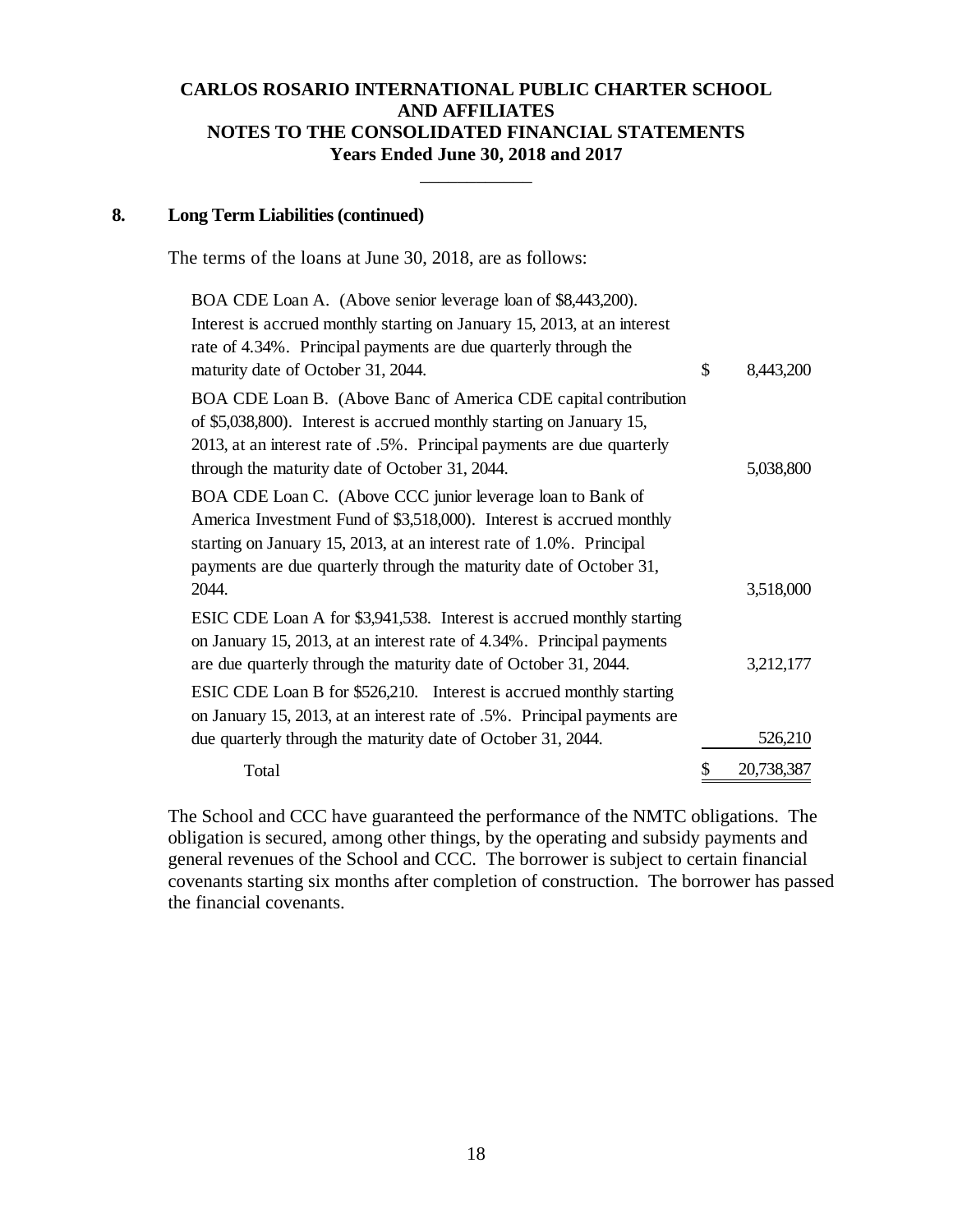\_\_\_\_\_\_\_\_\_\_\_\_

### **8. Long Term Liabilities (continued)**

In addition to the aforementioned loans, CCC-SGC entered into loans with Building Hope, a Charter School Facilities Fund, and the Office of Public Charter School Financing and Support (OPCSFS) for \$750,000 each.

The terms of the loans and outstanding balances at June 30, 2018, are as follows:

| Building Hope, a Charter School Facilities Fund loan, for \$750,000.                                                                                                                                                                                                                                                                                |               |
|-----------------------------------------------------------------------------------------------------------------------------------------------------------------------------------------------------------------------------------------------------------------------------------------------------------------------------------------------------|---------------|
| Interest is paid quarterly in arrears on the first day of each month for                                                                                                                                                                                                                                                                            |               |
| twelve months. The interest rate of the loan is 6%. Principal                                                                                                                                                                                                                                                                                       |               |
| payments will commence in October 2013, based on a twenty five                                                                                                                                                                                                                                                                                      |               |
| year amortization schedule. A balloon payment is due on the                                                                                                                                                                                                                                                                                         |               |
| maturity date of October 1, 2019.                                                                                                                                                                                                                                                                                                                   | \$<br>682,838 |
| Office of Public Charter School Financing and Support loan for<br>\$750,000. Interest is paid quarterly in arrears on the first day of<br>each month for twelve months. The interest rate of the loan is 6%.<br>Principal payments will commence in October 2013, based on a<br>twenty five year amortization schedule. A balloon payment is due on |               |
| the maturity date of October 1, 2019.                                                                                                                                                                                                                                                                                                               | 682,837       |
| Total                                                                                                                                                                                                                                                                                                                                               | 1,365,675     |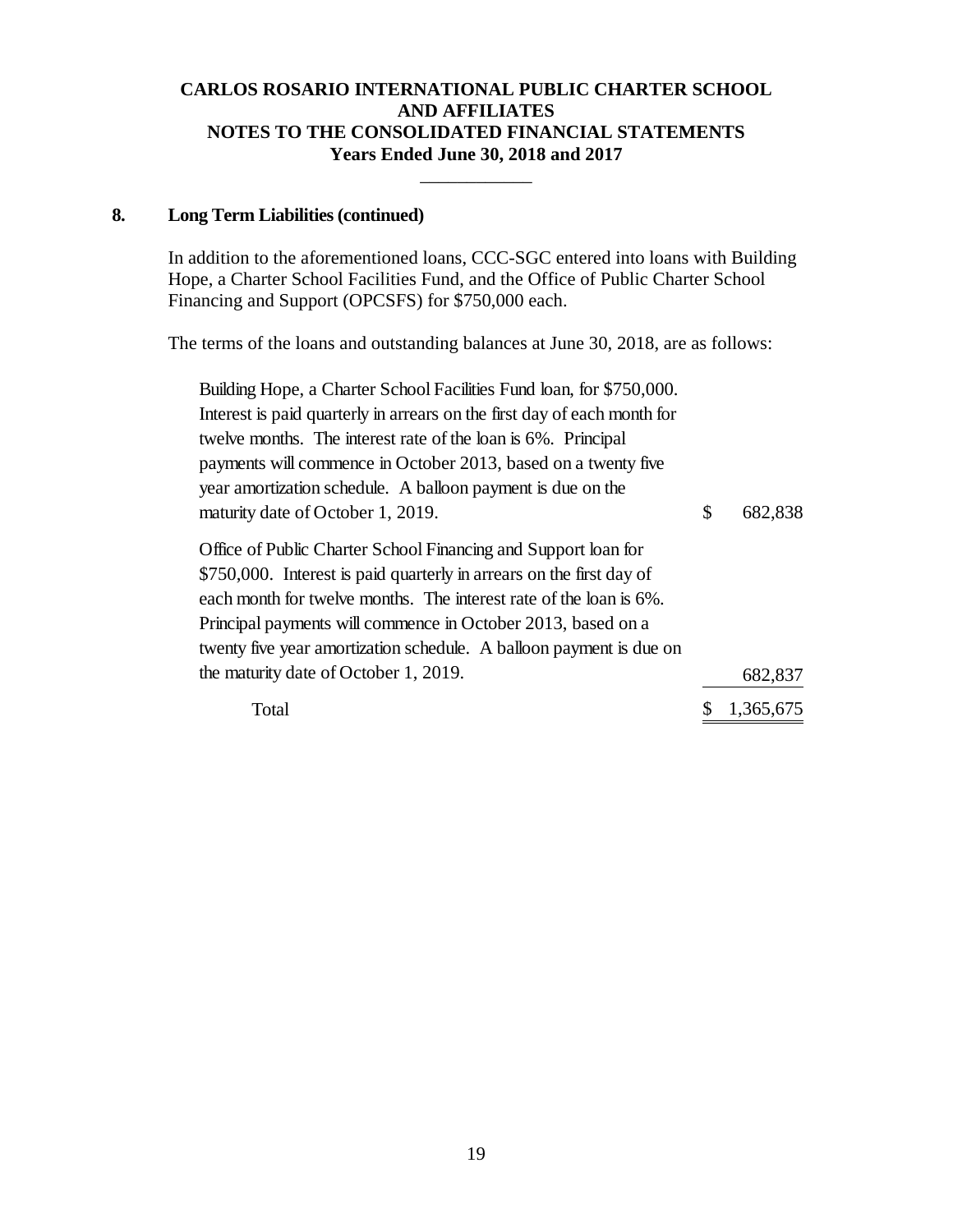\_\_\_\_\_\_\_\_\_\_\_\_

### **8. Long Term Liabilities (continued)**

The following summarized long-term debt, net of short-term debt and cost of issuance as of June 30, 2018 and 2017:

|                                                                                                                                  | 2018             | 2017         |
|----------------------------------------------------------------------------------------------------------------------------------|------------------|--------------|
| NMTC program loans                                                                                                               | 20,738,387<br>S. | \$20,965,147 |
| Building Hope and OPCSFS                                                                                                         | 1,365,675        | 1,398,711    |
| Bank of America term loan                                                                                                        | 3,643,725        | 4,218,578    |
| Total notes payable                                                                                                              | 25,747,787       | 26,582,436   |
| Less: cost of issuance                                                                                                           | 629,105          | 661,556      |
| Subtotal                                                                                                                         | 25,118,682       | 25,920,880   |
| Less: current portion notes payable, net of current portion of<br>cost of issuance of \$32,452 for each of the years ending June |                  |              |
| 30, 2018 and 2017                                                                                                                | 859,026          | 802,196      |
| Non-current note payable, net of cost of issuance of \$596,653                                                                   |                  |              |
| and \$629,105 at June 30, 2018 and 2017, respectively                                                                            | 24,259,656       | \$25,118,684 |

The following summarizes future maturities of long-term debt as of June 30, 2018:

| Year ending June 30, 2019 |                     | 891,388      |
|---------------------------|---------------------|--------------|
|                           | 2020                | 2,406,547    |
|                           | 2021                | 1,295,332    |
|                           | 2022                | 1,355,970    |
|                           | 2023                | 1,420,267    |
|                           | 2024 and thereafter | 18,378,283   |
|                           | Total               | \$25,747,787 |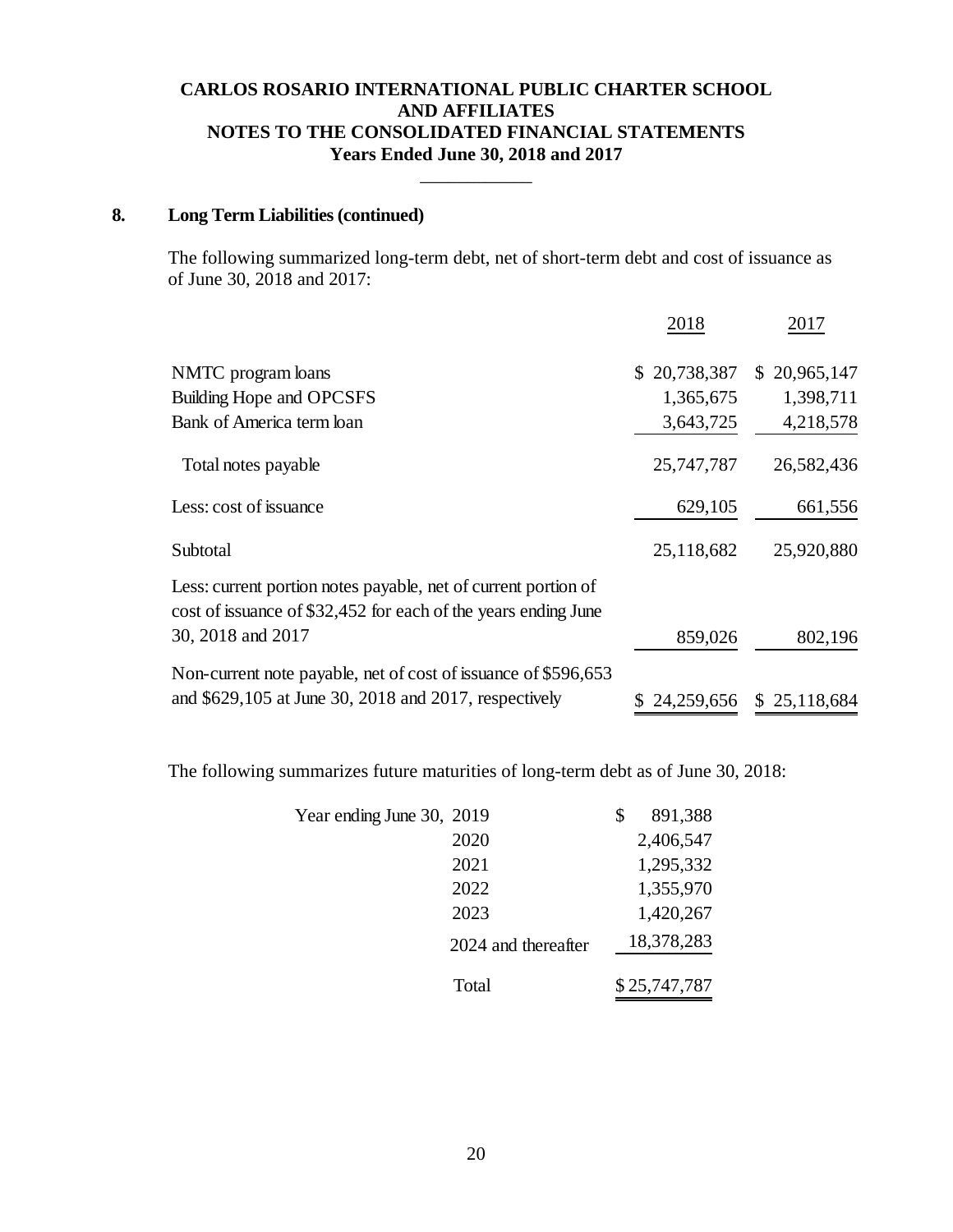\_\_\_\_\_\_\_\_\_\_\_\_

#### **9. Donated Services**

During the years ended June 30, 2018 and 2017, the School received pro-bono legal services valued at \$16,403 and \$43,619, respectively. This amount is reflected as revenue and expense in the accompanying consolidated financial statements.

#### **10. Retirement Plans**

The School adopted a  $401(k)$  Plan effective August 15, 2013 and CCC adopted a  $401(k)$ Plan effective July 1, 2015, for the benefit of all employees over 21 years of age, who have completed six months of service working 17.5 hours weekly (which is equal to 408 hours for six months). The Plans provide for a salary deferral options (pre-tax and Roth), discretionary matching contributions, and a safe harbor non-elective contribution of 3% of employees' compensation. The matching contribution is 300% of the first 1% employees contribute from their compensation. Participants are immediately vested in all contributions.

The School's 401(k) Plan replaced a formerly sponsored 403(b) Plan. Participants have the option to rollover assets to the  $401(k)$  Plan or to convert their accounts into an IRA. The School plans to terminate the 403(b) Plan when all assets are distributed.

The School's pension expense under both Plans for the years ended June 30, 2018 and 2017, totaled \$806,899 and \$733,545, respectively.

The School sponsors a nonqualified deferred compensation plan under Internal Revenue Code Section 457(b) of the Internal Revenue Code. Funds are invested in certain money market funds and are included with other assets and other liabilities in the accompanying statement of financial position. The School's obligation is limited to the market value of the invested funds which was \$241,120 and \$214,511 at June 30, 2018 and 2017, respectively.

The School also sponsors a nonqualified deferred compensation plan under Internal Revenue Code Section 457(f) of the Internal Revenue Code. Funds are invested in certain money market funds and are included with other assets and other liabilities in the accompanying statement of financial position. The School's obligation is limited to the market value of the invested funds which was \$48,619 and \$81,639 at June 30, 2018 and 2017, respectively.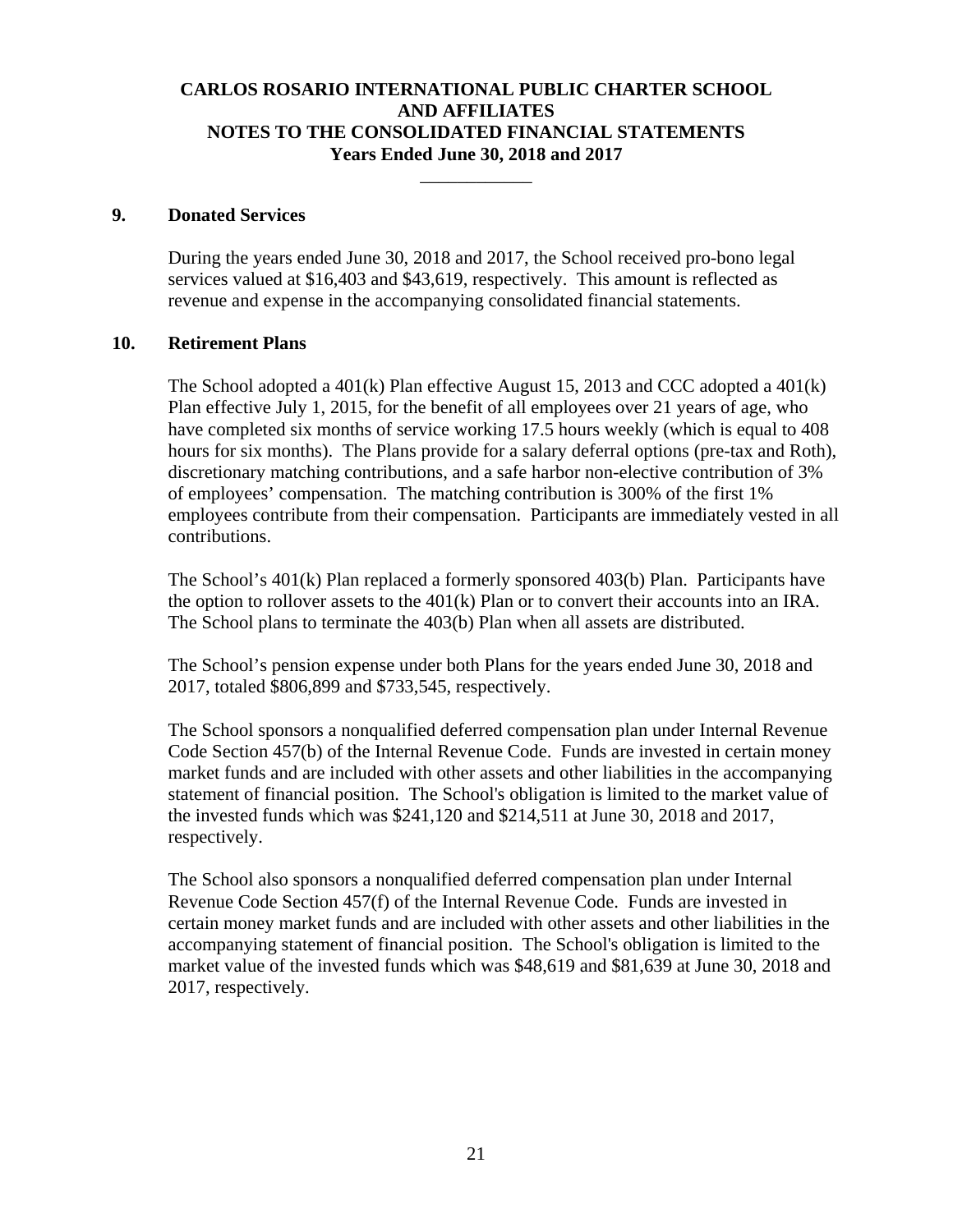\_\_\_\_\_\_\_\_\_\_\_\_

#### **11. Postretirement Benefits – Healthcare and Dental**

In addition to providing pension benefits in fiscal year 2015, the School adopted a voluntary early retirement incentive program for the benefit of the Carlos Rosario International Charter School employees only.

The program will permit eligible employees, who desire to retire following the attainment of age sixty-two but prior to the attainment of age sixty-five, an opportunity to continue to receive medical insurance from the School for a specified period of time, at the same rate and level provided to actively employed employees of the School. In order to be eligible to participate, the employee must have reached the age of 62, have been enrolled in one of the three medical plans offered by the School for at least five years, and have 15 years of full time employment with the School. Surviving spouses are not covered.

The Plan's fiscal year-end and the Plan's valuation are June 30. The School has not contributed to the postretirement benefit plan in fiscal year 2018 or 2017, the Plan is currently unfunded. There were no benefits paid by the Trust during the years ended June 30, 2018 and 2017. A summary of the net periodic postretirement benefit costs for the years ended June 30, 2018 and 2017, is as follows:

|                                          |   | 2018   |      |        |
|------------------------------------------|---|--------|------|--------|
| Service cost                             | S | 35,920 | - \$ | 37.927 |
| Interest cost                            |   | 12,781 |      | 11,812 |
| Net periodic postretirement benefit cost |   | 48,701 |      | 49.739 |

The following table sets forth the financial status of the plan for the years ended June 30, 2018 and 2017:

|                                              | 2018                | 2017      |
|----------------------------------------------|---------------------|-----------|
| Accumulated postretirement benefit           |                     |           |
| obligation (APBO):                           |                     |           |
| Active paticipants fully eligible            | \$<br>$(26,095)$ \$ | (26,276)  |
| Active participants not fully eligible       | (340, 161)          | (314,731) |
| Inactive participants                        |                     | (9,898)   |
| Total APBO                                   | (366, 256)          | (350,905) |
| Plan assets at fair value                    |                     |           |
| Accrued postretirement benefit cost unfunded | 366.2               | (350,905) |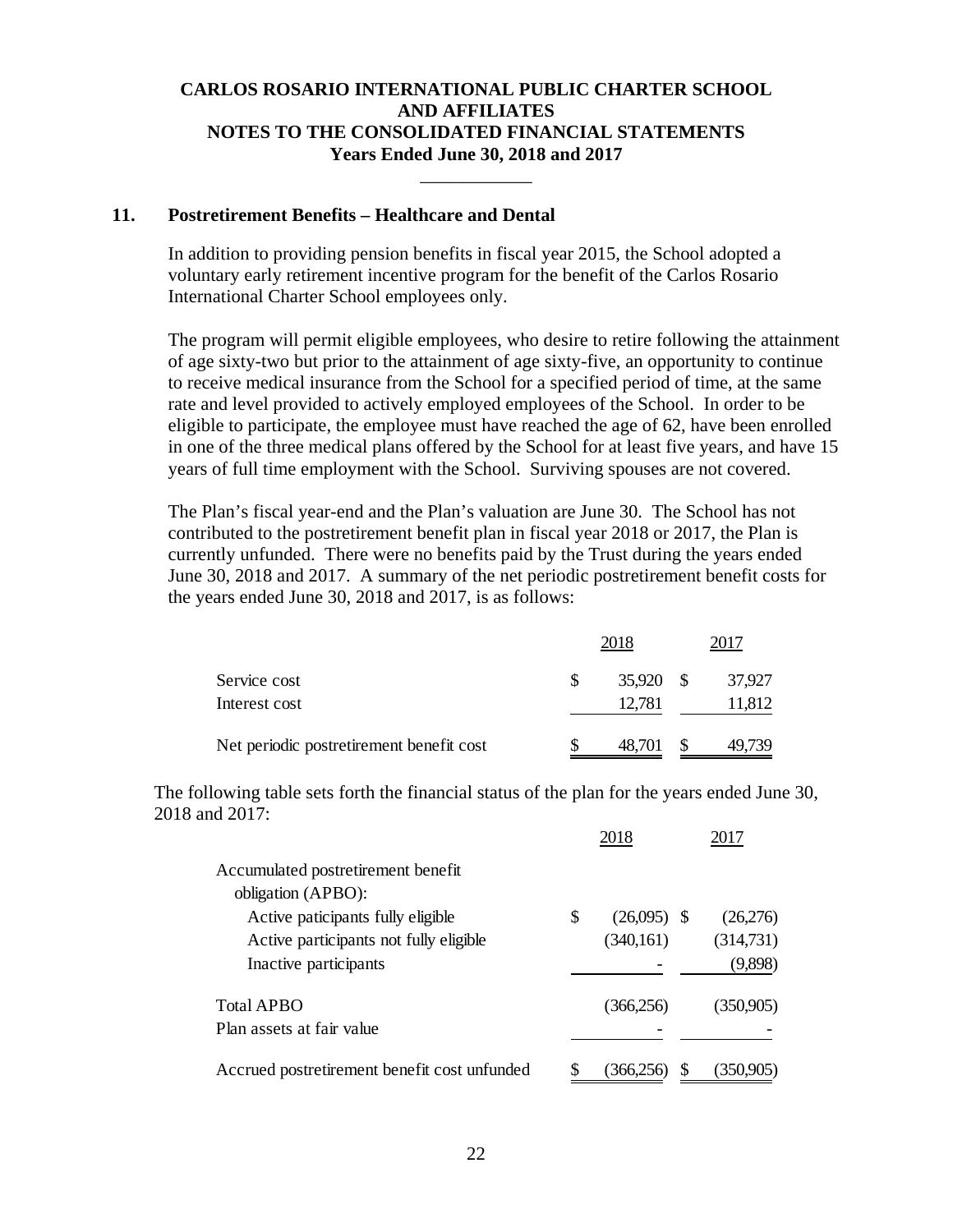\_\_\_\_\_\_\_\_\_\_\_\_

### **11. Postretirement Benefits - Healthcare and Dental (continued)**

The weighted average discount rate used to determine the APBO was 3.40% and 4.20% at June 30, 2018 and 2017, respectively, and the long-term inflation rate was 4.50% in 2018 and 2017. For measurement purposes, assumed healthcare cost trend rates of 7% in 2018 were used, trending down to 4.50%. This rate should be achieved in 2026.

If the assumed healthcare cost trend rate were increased by 1 percentage point, the rates would increase the aggregate of interest and service cost components of the NPPBC by 14.5% or \$7,212. The APBO as of June 30, 2018, would increase 11.5% or \$40,354.

If the assumed healthcare cost trend rate were decreased by 1 percentage point, the rates would decrease the aggregate of interest and service cost components of the NPPBC by 12.2% or \$6,068. The APBO as of June 30, 2018, would decrease 9.9% or \$34,740.

The following benefit payments, which reflect expected future service, as appropriate, are expected to be paid over the next ten fiscal years:

| Years ending June 30, 2019 | \$ | 10,080  |
|----------------------------|----|---------|
| 2020                       |    | 21,030  |
| 2021                       |    | 16,741  |
| 2022                       |    | 12,794  |
| 2023                       |    | 11,028  |
| 2024-2028                  |    | 129,329 |
|                            | Я  | 201,002 |

#### **12. Fair Value Measurements**

The School reports its fair value measures using a three-level hierarchy that prioritizes the inputs used to measure fair value. This hierarchy, established by generally accepted accounting principles, gives the highest priority to unadjusted quoted prices in active markets for identical assets or liabilities (Level 1 measurements) and the lowest priority to unobservable inputs (Level 3 measurements). The fair value hierarchy is as follows:

 Level 1: Inputs to the valuation methodology are unadjusted quoted prices for identical assets or liabilities that the School has the ability to access.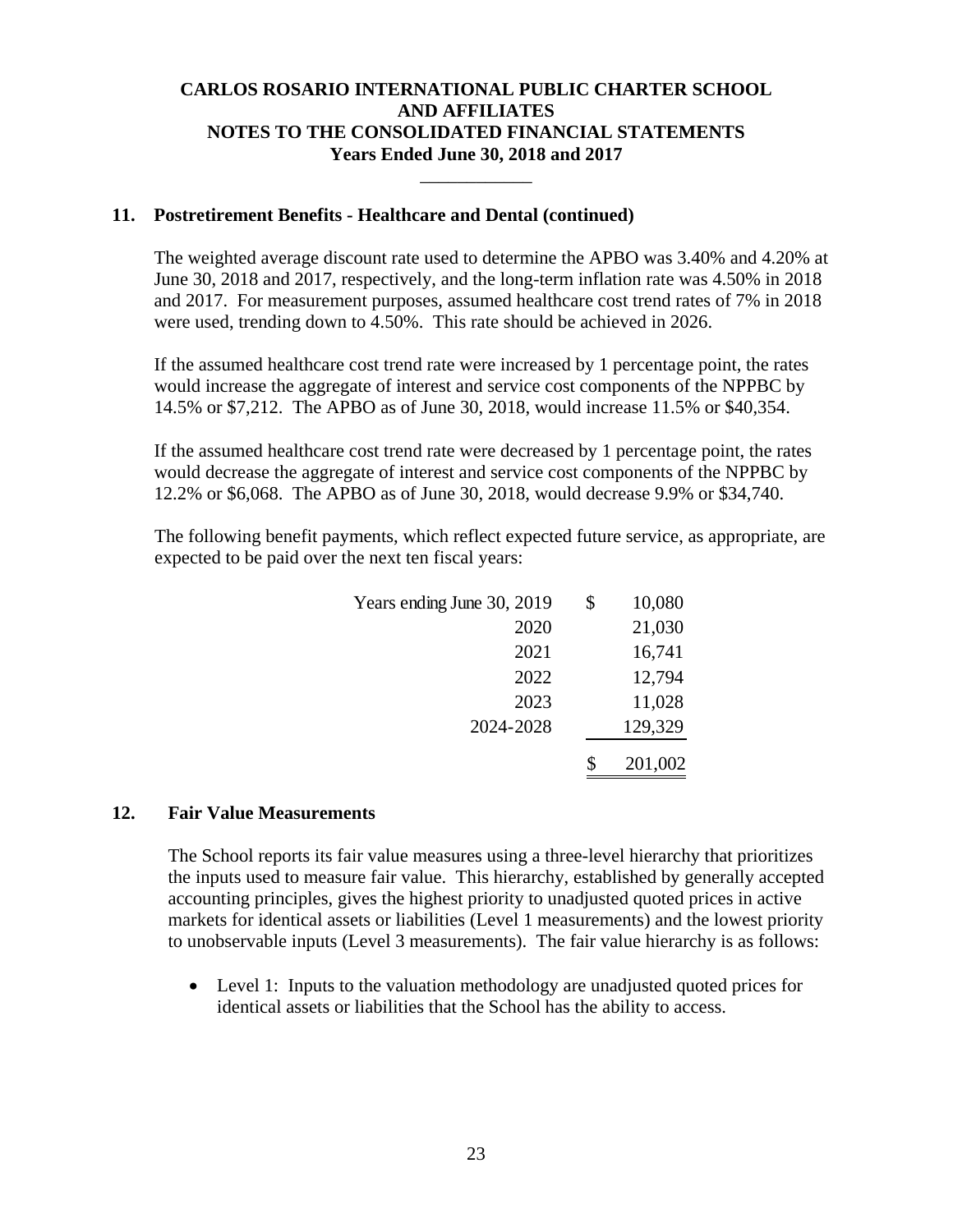\_\_\_\_\_\_\_\_\_\_\_\_

### **12. Fair Value Measurements (continued)**

- Level 2: Inputs to the valuation methodology include:
	- o Quoted prices for similar assets or liabilities in active markets;
	- o Quoted prices for identical or similar assets or liabilities in inactive markets;
	- o Inputs other than quoted prices that are observable for the asset or liability;
	- o Inputs that are derived principally from or corroborated by observable market data by correlation or other means.

If the asset or liability has a specified (contractual) term, the Level 2 input must be observable for substantially the full term of the asset or liability.

• Level 3: Inputs to the valuation methodology are unobservable and significant to the fair value measurement.

The asset's or liability's fair value measurement level within the fair value hierarchy is based on the lowest level of any input that is significant to the fair value measurement. Valuation techniques used need to maximize the use of observable inputs and minimize the use of unobservable inputs.

The availability of observable market data is monitored to assess the appropriate classification of financial instruments within the fair value hierarchy. Changes in economic conditions or model-based valuation techniques may require the transfer of financial instruments from one fair value level to another. In such instances, the transfer is reported as of the end of the reporting period. For the years ended June 30, 2018 and 2017, there were no significant transfers in or out of levels 1, 2 or 3.

Following is a description of the valuation methodologies used for investments measured at fair value and their classification in the valuation hierarchy:

The value of liability of the *interest rate swap*, discussed in Note 8, is calculated using models based on market parameters for all substantial terms of the contract provided by Bank of America. The swap is classified within Level 2 of the valuation hierarchy.

Investments in *money market* and *common stocks* (Note 3) are valued at the net asset value of shares held by the School at year end, which generally is \$1 per each unit held. Such securities are classified within Level 1 of the valuation hierarchy.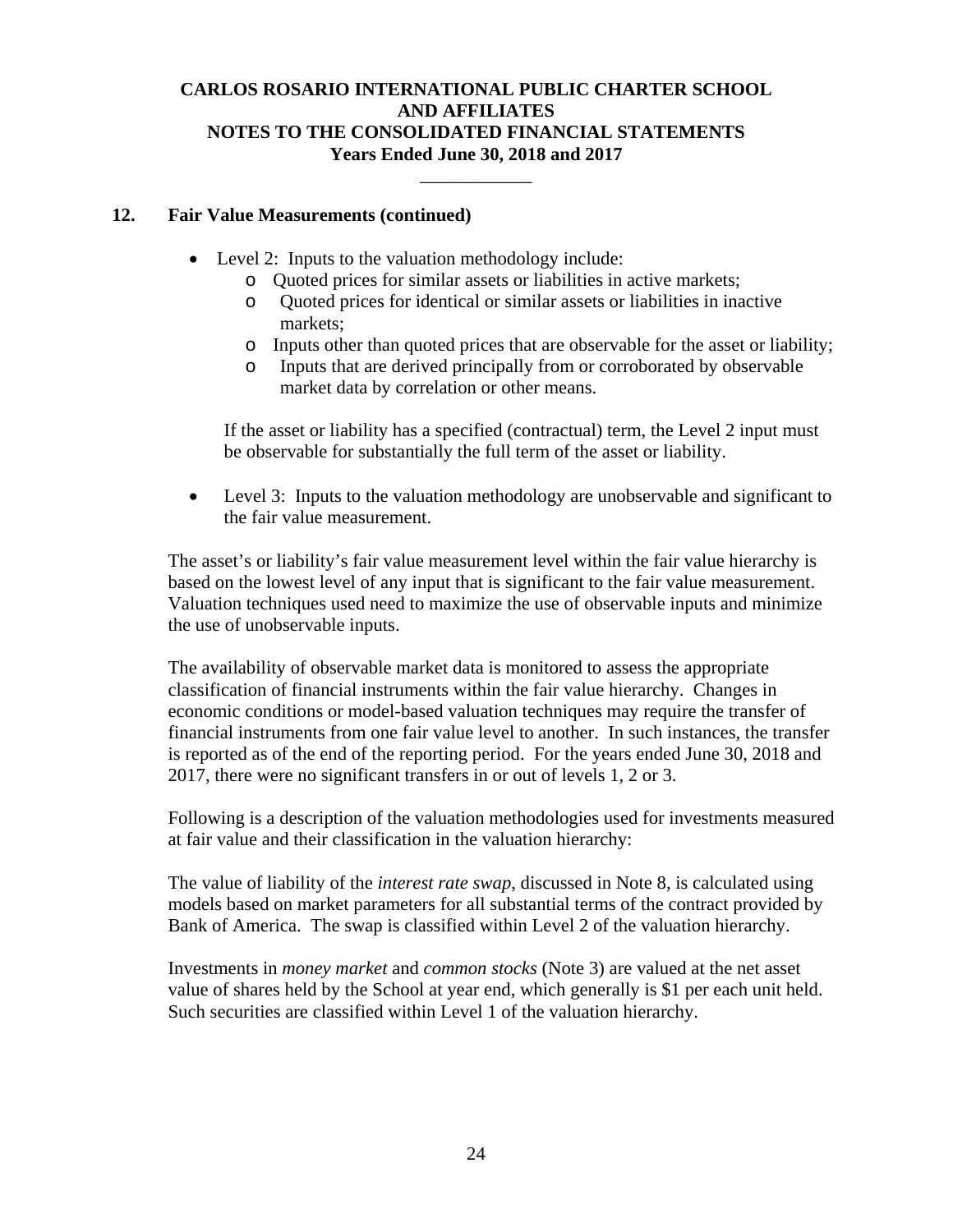\_\_\_\_\_\_\_\_\_\_\_\_

#### **12. Fair Value Measurements (continued)**

Investments in *mutual funds* (Note 3) are valued at the net asset value of shares of funds selected by the participants of the 457(b) and 457(f) plans (Note 11) as reported at yearend in the listing of the applicable major exchanges. Such securities are classified within Level 1 of the valuation hierarchy.

Investments in *certificates of deposit* and *corporate bonds* (Note 3 and 11) are valued by discounting the related cash flows based on current yields of similar instruments with comparable derivatives considering the creditworthiness of the issuer. Such securities are classified within Level 2 of the valuation hierarchy.

Investments in *U.S. Government securities* (Note 3) are valued using the latest bid process and significant inputs, including benchmarking yields, broker-dealer quotes, issuer spreads, and measures of volatility provided by independent pricing services, and classified within level 2.

There were no transfers in and out of the three levels of the valuation hierarchy.

The following summarizes information about the fair value measurements used as June 30, 2018:

| 2018                                 | Total         | Level 1 |           |    | Level 2   |
|--------------------------------------|---------------|---------|-----------|----|-----------|
| Money market funds                   | \$<br>146,846 | \$.     | 146,846   | \$ |           |
| Certificates of deposit              | 3,170,000     |         |           |    | 3,170,000 |
| Exchange traded and closed-end funds | 2,532,650     |         | 2,532,650 |    |           |
| Common stocks                        | 999,075       |         | 999,075   |    |           |
| Corporate bonds                      | 558,910       |         |           |    | 558,910   |
| Government securities                | 987,123       |         |           |    | 987,123   |
| Mutual funds                         | 2,759,239     |         | 2,759,239 |    |           |
| Total investments (Note 2)           | 11,153,843    |         | 6,437,810 |    | 4,716,033 |
| Mutual funds - other assets          |               |         |           |    |           |
| $457(b)$ and $457(f)$ plans          | 289,739       |         | 289,739   |    |           |
| Total                                | 11,443,582    |         | 6,727,549 | S  | 4,716,033 |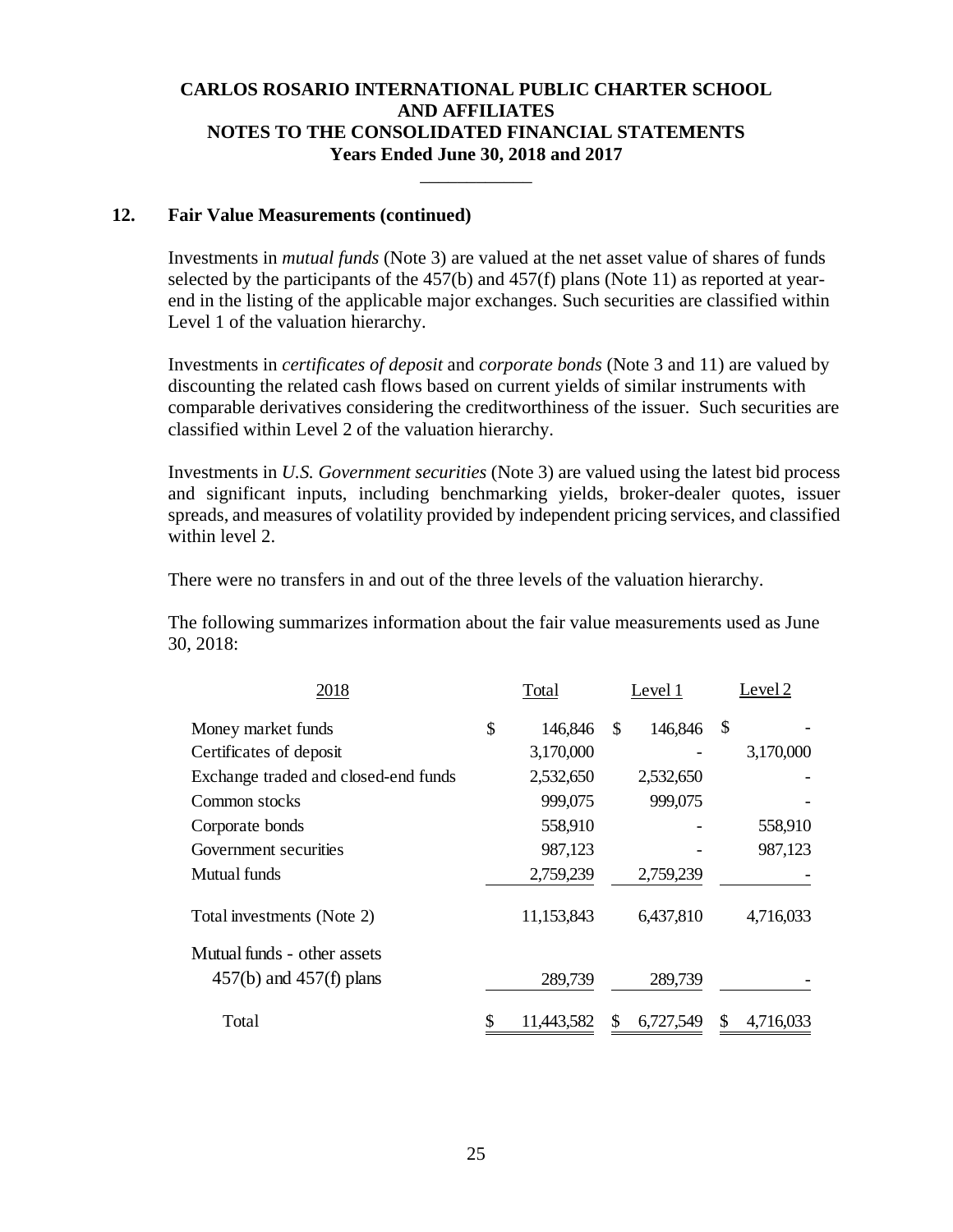\_\_\_\_\_\_\_\_\_\_\_\_

#### **12. Fair Value Measurements (continued)**

The following summarizes information about the fair value measurements used as June 30, 2017:

| 2017                                                       | Total           |   | Level 1                   |     | Level 2   |
|------------------------------------------------------------|-----------------|---|---------------------------|-----|-----------|
| Money market funds (Note 2)                                | \$              |   | 2,582,356 \$ 2,582,356 \$ |     |           |
| Certificates of deposit (Note 2)                           | 3,147,826       |   |                           |     | 3,147,826 |
| Mutual funds - other assets<br>$457(b)$ and $457(f)$ plans | 296,150         |   | 296,150                   |     |           |
| Total                                                      | \$<br>6,026,332 | S | 2,878,506                 | \$. | 3,147,826 |

### **13. Supplemental Cash Flow Information**

Cash paid during the years ended June 30, 2018 and 2017 for interest totaled \$924,949 and \$952,731, respectively. Non-cash donated services received during the years 2018 and 2017, were \$16,403 and \$43,619, respectively.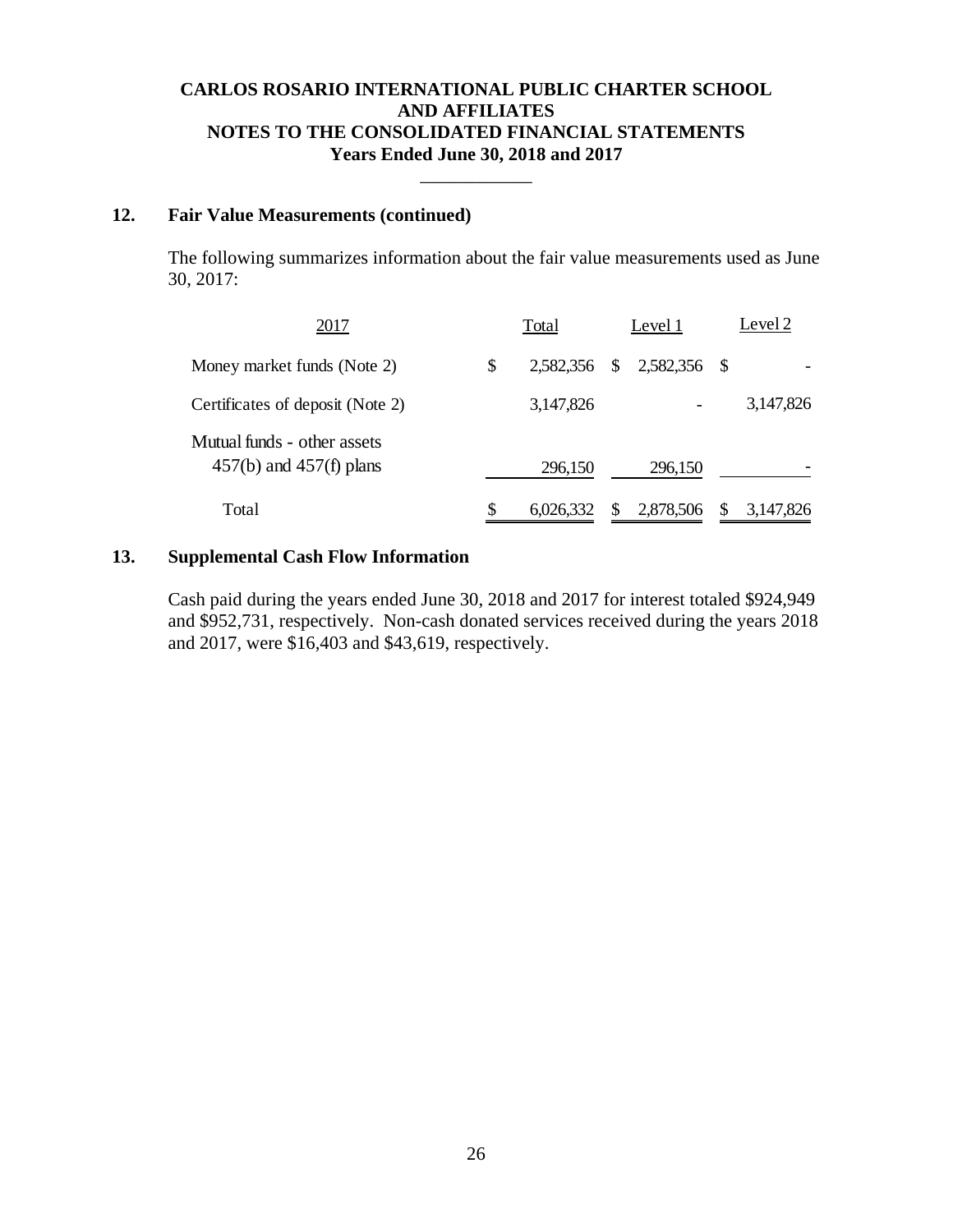#### **CARLOS ROSARIO INTERNATIONAL PUBLIC CHARTER SCHOOL AND AFFILIATES CONSOLIDATED SUPPLEMENTAL SCHEDULE OF FUNCTIONAL EXPENSES Year Ended June 30, 2018**

**\_\_\_\_\_\_\_\_\_\_\_\_\_**

|                                        | Educational<br>Programs |     | Rental<br>Operation      |    |                          |   | Community<br>Outreach    |    | General and<br>Administrative |              | Fundraising | Total |  |
|----------------------------------------|-------------------------|-----|--------------------------|----|--------------------------|---|--------------------------|----|-------------------------------|--------------|-------------|-------|--|
| PERSONNEL SALARIES AND BENEFITS        |                         |     |                          |    |                          |   |                          |    |                               |              |             |       |  |
| <b>Salaries</b>                        | \$<br>12.196.877        | \$. | 820,046                  | -S |                          | S | 1,817,318                | -S | $\overline{\phantom{a}}$      | \$14,834,241 |             |       |  |
| <b>Employee benefits</b>               | 2,847,849               |     | 211,633                  |    |                          |   | 500,969                  |    | $\overline{\phantom{0}}$      | 3,560,451    |             |       |  |
| Contract staff                         | 5,412                   |     |                          |    |                          |   | 83,510                   |    |                               | 88,922       |             |       |  |
| Professional development               | 164,573                 |     | 2,386                    |    |                          |   | 71,153                   |    |                               | 238,112      |             |       |  |
| Total personnel, salaries and benefits | 15,214,711              |     | 1.034.065                |    |                          |   | 2,472,950                |    |                               | 18,721,726   |             |       |  |
| <b>DIRECT STUDENT COSTS</b>            |                         |     |                          |    |                          |   |                          |    |                               |              |             |       |  |
| Supplies and materials                 | 292.297                 |     | -                        |    | 152                      |   |                          |    | 49                            | 292,498      |             |       |  |
| Transportation                         | 74.804                  |     | $\overline{\phantom{a}}$ |    | $\overline{\phantom{0}}$ |   | $\overline{\phantom{0}}$ |    | $\overline{\phantom{0}}$      | 74,804       |             |       |  |
| Contracted instruction fees            | 24.269                  |     | -                        |    |                          |   |                          |    |                               | 24.269       |             |       |  |

Contract staff 5,412 - 83,510 - 88,922 Professional development 164,573 2,386 - 71,153 - 238,112 Total personnel, salaries and benefits 15,214,711 1,034,065 - 2,472,950 - 18,721,726 Supplies and materials 292,498 - 292,297 - 152 - 49 292,498 Transportation 24,804 - 2012 - 2022 - 2022 - 2022 - 2023 - 2023 - 2023 - 2023 - 2023 - 2023 - 2023 - 2023 - 20 Contracted instruction fees 24,269  $\frac{24,269}{2}$  -  $\frac{24,269}{2}$ Student assessments 14,646 - - - - - - - - - - - 14,646 Food service/workforce program 356,814 - 357,599 - 357,599 Other student costs 116,573 - - - - - - - - - - 116,573 Total direct student costs 879,403 - 152 378 456 880,389 Rent 2008 - 73,680 - 73,680 - 639 - 74,319 Interest expense (facilities) 12,704 713,397 - 20,248 - 746,349 Depreciation and amortization (facilities) 986,723 519,627 - 55,096 - 1,561,446 Building maintenance and repairs 676 386,327 - 6,993 - 393,996 Utilities 1988 - 560,658 - 560,658 - 4,863 - 565,521 Contracted building services 359,343 780,842 - 51,326 - 1,191,511 Other occupancy 10,386 - 9,867 - 519 - 10,386 Total occupancy expenses 1,359,446 3,044,398 - 139,684 - 4,543,528 Office supplies and materials 86,611 10,156 - 11,976 25 108,768 Office equipment rental and maintenance  $23,625$  -  $6,004$  - 29,629 Software and equipment rental <br>
321.332 1.733 15.444 - 108,332 98 555,046<br>
38.509 15.444 - 15.444 388.509 Telephone and telecommunications Professional fees 277,744  $\frac{54,872}{205,575}$  - 205,575 - 277,744 Insurance 133,897 78,914 - 23,435 - 236,246 Administration fee 221,054 - 27,341 - 248,395 Depreciation and amortization and amortization 358,199 276,265 5,882 33,769 674,115<br>
Other general expense 435,006 73,601 5,882 375,691 122,874 1,007,172 Other general expense 435,006 73,601 - 375,691 Total general and administrative expenses 2,081,212 477,966 5,882 807,567 122,997 3,495,624 \$ 19,534,772 \$ 4,556,429 \$ 6,034 \$ 3,420,579 \$ 123,453 \$ 27,641,267 OCCUPANCY EXPENSES GENERAL AND ADMINISTRATIVE TOTAL EXPENSES DIRECT STUDENT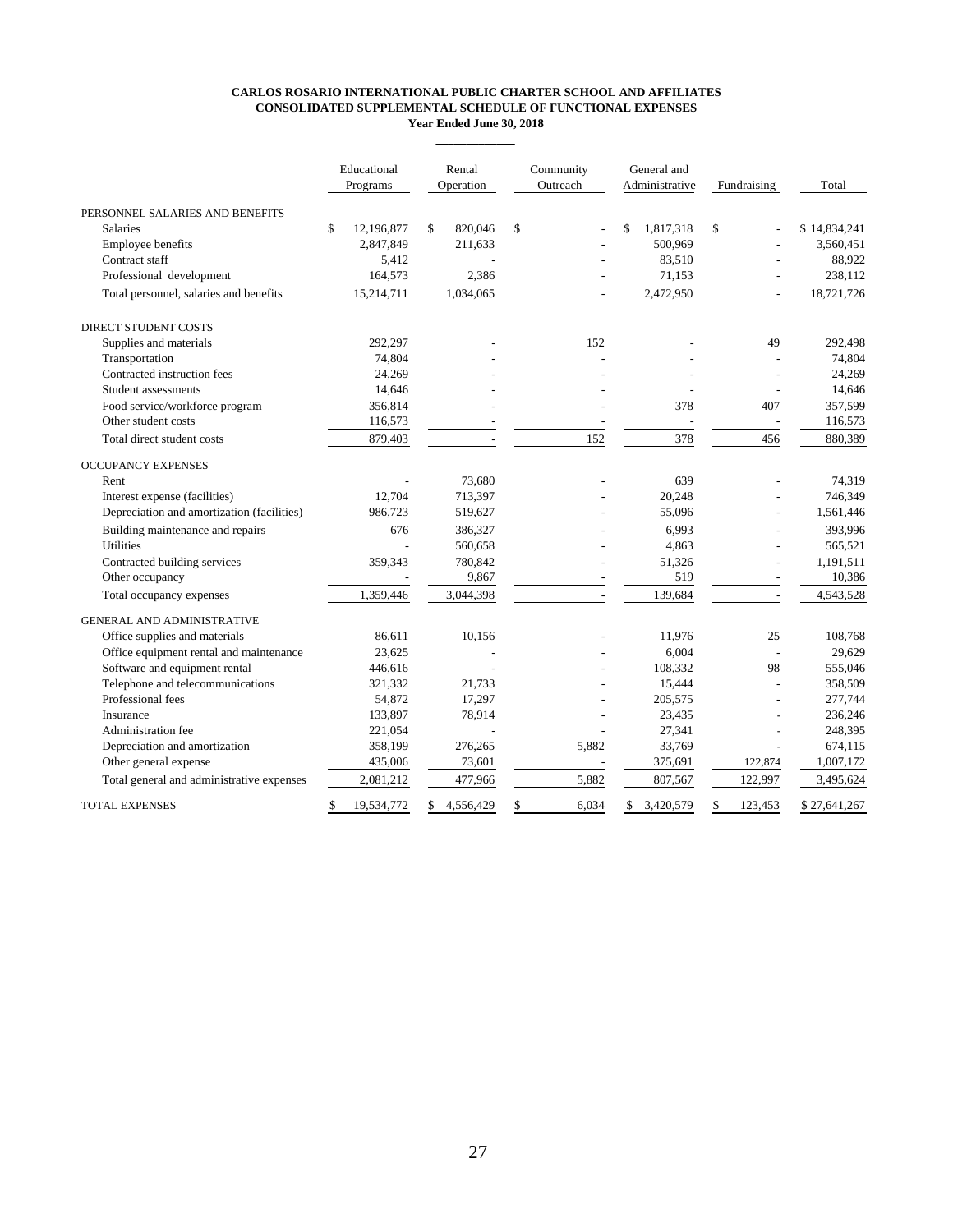#### **CARLOS ROSARIO INTERNATIONAL PUBLIC CHARTER SCHOOL AND AFFILIATES CONSOLIDATED SUPPLEMENTAL SCHEDULE OF FUNCTIONAL EXPENSES Year Ended June 30, 2017**

**\_\_\_\_\_\_\_\_\_\_\_\_\_**

|                                            | Educational<br>Programs | Rental<br>Operations | General and<br>Administrative | Fundraising   | Total        |
|--------------------------------------------|-------------------------|----------------------|-------------------------------|---------------|--------------|
| PERSONNEL SALARIES AND BENEFITS            |                         |                      |                               |               |              |
| <b>Salaries</b>                            | \$<br>10,882,976        | \$<br>788,191        | \$<br>1,765,851               | \$            | \$13,437,018 |
| Employee benefits                          | 2,617,160               | 203,568              | 451,118                       |               | 3,271,846    |
| Contract staff                             | 2,899                   |                      | 18,893                        |               | 21,792       |
| Professional development                   | 172,175                 | 1,503                | 68,550                        |               | 242,228      |
| Total personnel, salaries and benefits     | 13,675,210              | 993,262              | 2,304,412                     |               | 16,972,884   |
| <b>DIRECT STUDENT COSTS</b>                |                         |                      |                               |               |              |
| Supplies and materials                     | 272,226                 |                      |                               |               | 272,226      |
| Transportation                             | 74,998                  |                      |                               |               | 74,998       |
| Contracted instruction fees                | 38,136                  |                      |                               |               | 38,136       |
| Student assessments                        | 28,725                  |                      |                               |               | 28,725       |
| Food service/workforce program             | 332,241                 |                      |                               |               | 332,241      |
| Other student costs                        | 73,075                  |                      |                               |               | 73,075       |
| Total direct student costs                 | 819,401                 |                      |                               |               | 819,401      |
| <b>OCCUPANCY EXPENSES</b>                  |                         |                      |                               |               |              |
| Rent                                       |                         | 69,395               | 601                           |               | 69,996       |
| Interest expense (facilities)              |                         | 868,374              | 72,375                        |               | 940,749      |
| Depreciation and amortization (facilities) | 539,798                 | 840,851              |                               |               | 1,380,649    |
| Building maintenance and repairs           | 14,619                  | 412,873              | 1,223                         |               | 428,715      |
| <b>Utilities</b>                           |                         | 521,330              | 2,757                         |               | 524,087      |
| Contracted building services               | 325,471                 | 747,555              | 47,225                        |               | 1,120,251    |
| Other occupancy                            |                         | 33,619               | 44                            |               | 33,663       |
| Total occupancy expenses                   | 879,888                 | 3,493,997            | 124,225                       |               | 4,498,110    |
| <b>GENERAL AND ADMINISTRATIVE</b>          |                         |                      |                               |               |              |
| Office supplies and materials              | 198,270                 | 4,650                | 20,247                        | 1,497         | 224,664      |
| Software and equipment rental              | 429,437                 |                      | 89,034                        |               | 518,471      |
| Telephone and telecommunications           | 226,933                 | 19,731               | 20,919                        |               | 267,583      |
| Professional fees                          | 260,576                 | 45,837               | 319,913                       | 150           | 626,476      |
| Insurance                                  | 125,164                 | 91,031               | 18,957                        |               | 235,152      |
| <b>Administration fee</b>                  | 224,876                 |                      | 30,217                        |               | 255,093      |
| Depreciation and amortization              | 830,718                 |                      | 93,683                        |               | 924,401      |
| Other general expense                      | 215,013                 | 43,714               | 168,479                       | 112,842       | 540,048      |
| Total general and administrative expenses  | 2,510,987               | 204,963              | 761,449                       | 114,489       | 3,591,888    |
| <b>TOTAL EXPENSES</b>                      | \$<br>17,885,486        | \$<br>4,692,222      | \$<br>3,190,086               | \$<br>114,489 | \$25,882,283 |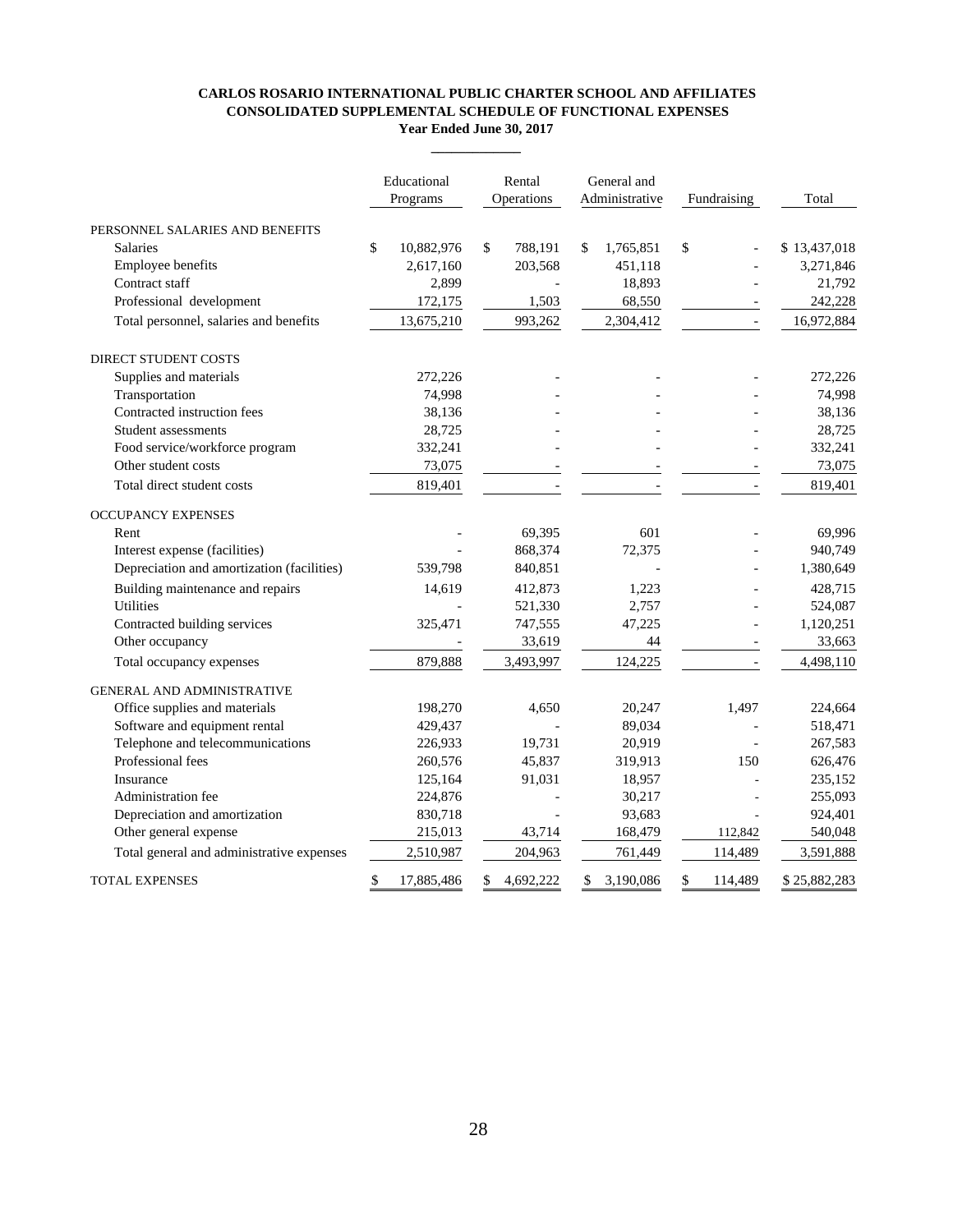### **CARLOS ROSARIO INTERNATIONAL PUBLIC CHARTER SCHOOL AND AFFILIATES CONSOLIDATING SUPPLEMENTAL STATEMENT OF FINANCIAL POSITION**

**June 30, 2018**

|                                                  |                  | CCC                        |      |                       |               |              |
|--------------------------------------------------|------------------|----------------------------|------|-----------------------|---------------|--------------|
|                                                  | <b>CRCS</b>      | CCC-SGC                    |      | Eliminations          |               | Total        |
| <b>ASSETS</b>                                    |                  |                            |      |                       |               |              |
| Current assets                                   |                  |                            |      |                       |               |              |
| Cash and cash equivalents                        |                  |                            |      |                       |               |              |
| Unrestricted<br>Restricted                       | \$<br>4,830,948  | \$<br>8,662,046<br>304,775 | \$   | 304,775<br>(304, 775) | \$            | 13,797,769   |
|                                                  | 4,830,948        | 8,966,821                  |      |                       |               | 13,797,769   |
| Due from related party                           |                  | 77,207                     |      | (77, 207)             |               |              |
| Grant and other receivables                      | 63,569           |                            |      |                       |               | 63,569       |
| Current portion of notes receivable              |                  | 54,673                     |      |                       |               | 54,673       |
| Prepaid and other                                | 262,648          | 355,734                    |      | (8,000)               |               | 610,382      |
| Current portion of net investment                |                  |                            |      |                       |               |              |
| in direct financing lease                        |                  | 148,823                    |      | (148, 823)            |               |              |
| Total current assets                             | 5,157,165        | 9,603,258                  |      | (234,030)             |               | 14,526,393   |
| <b>Investments</b>                               | 11,153,843       |                            |      |                       |               | 11,153,843   |
| Note receivable                                  |                  | 3,518,000                  |      |                       |               | 3,518,000    |
| Property and equipment, net                      | 20,880,358       | 5,692,914                  |      | 617,707               |               | 27,190,979   |
| Deferred rent receivable                         |                  | 2,043,175                  |      | (1,677,142)           |               | 366,033      |
| Facility repair and improvements reserve fund    | 304,775          |                            |      | (304, 775)            |               |              |
| Other assets                                     | 289,739          |                            |      |                       |               | 289,739      |
| Non-current portion of net investment            |                  |                            |      |                       |               |              |
| in direct financing lease                        |                  | 12,757,020                 |      | (12, 757, 020)        |               |              |
| Deposits                                         | 127,440          |                            |      | (127, 440)            |               |              |
| Total assets                                     | \$<br>37,913,320 | \$<br>33,614,367           | \$   | (14, 482, 700)        | <sup>\$</sup> | 57,044,987   |
| <b>LIABILITIES AND NET ASSETS</b>                |                  |                            |      |                       |               |              |
| <b>Current liabilities</b>                       |                  |                            |      |                       |               |              |
| Accounts payable and other accruals              | \$<br>276,324    | \$<br>339,746              | - \$ | $(8,000)$ \$          |               | 608,070      |
| Accrued salaries and related expenses            | 1,573,269        | 142,018                    |      |                       |               | 1,715,287    |
| Due to related party                             | 77,207           |                            |      | (77, 207)             |               |              |
| Current portion of notes payable, net            |                  | 859,026                    |      |                       |               | 859,026      |
| Current portion of capital lease obligations     | 148,823          |                            |      | (148, 823)            |               |              |
| Total current liabilities                        | 2,075,623        | 1,340,790                  |      | (234,030)             |               | 3,182,383    |
| Interest rate swap liability                     |                  | 269,501                    |      |                       |               | 269,501      |
| Accrued postretirement benefit                   | 366,256          |                            |      |                       |               | 366,256      |
| Deposits                                         |                  | 156,997                    |      | (127, 440)            |               | 29,557       |
| Facility repair and improvements reserve fund    |                  | 304,775                    |      | (304, 775)            |               |              |
| Deferred rent                                    | 1,677,142        |                            |      | (1,677,142)           |               |              |
| Non-current portion of notes payable, net        |                  | 24,259,656                 |      |                       |               | 24,259,656   |
| Non-current portion of capital lease obligations | 12,757,020       |                            |      | (12, 757, 020)        |               |              |
| Total liabilities                                | 16,876,041       | 26, 331, 719               |      | (15,100,407)          |               | 28, 107, 353 |
| Net assets                                       |                  |                            |      |                       |               |              |
| Unrestricted                                     | 20,924,406       | 7,282,648                  |      | 617,707               |               | 28,824,761   |
| Temporarily restricted                           | 112,873          |                            |      |                       |               | 112,873      |
| Total net assets                                 | 21,037,279       | 7,282,648                  |      | 617,707               |               | 28,937,634   |
| Total liabilities and net assets                 | \$<br>37,913,320 | \$<br>33,614,367           | S    | (14, 482, 700)        | \$            | 57,044,987   |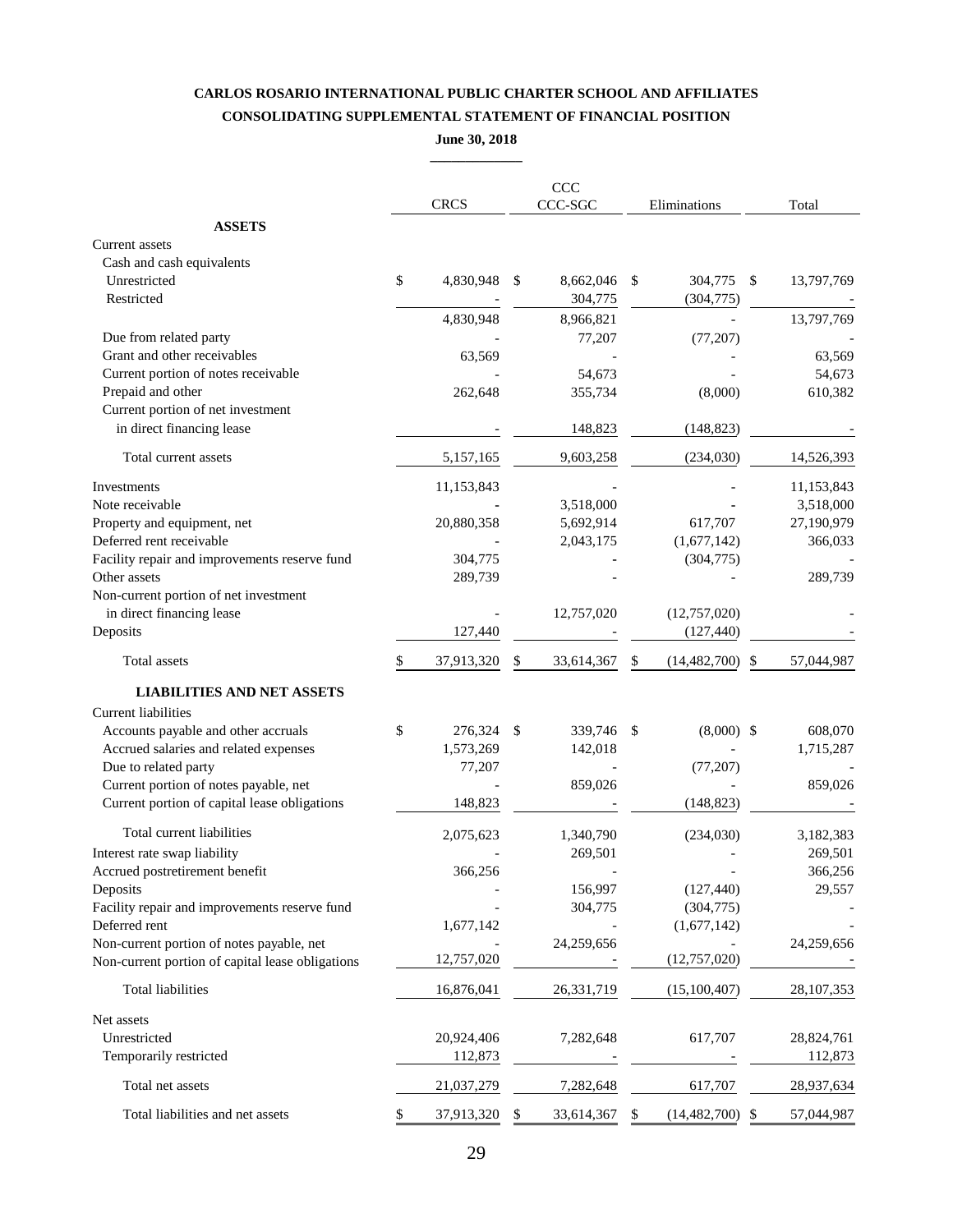#### **CARLOS ROSARIO INTERNATIONAL PUBLIC CHARTER SCHOOL AND AFFILIATES CONSOLIDATING STATEMENT OF ACTIVITIES Year Ended June 30, 2018**

**\_\_\_\_\_\_\_\_\_\_\_\_\_**

|                                                     | <b>CRCS</b>      | CCC<br>CCC-SGC  | Eliminations  | Total            |
|-----------------------------------------------------|------------------|-----------------|---------------|------------------|
| Revenue and support                                 |                  |                 |               |                  |
| Charter per pupil allotment                         |                  |                 |               |                  |
| Regular                                             | \$<br>20,215,075 | \$              | \$            | \$<br>20,215,075 |
| Facilities                                          | 6,704,728        |                 |               | 6,704,728        |
|                                                     | 26,919,803       |                 |               | 26,919,803       |
| Grants and contributions                            |                  |                 |               |                  |
| Federal grants                                      | 119,784          |                 |               | 119,784          |
| State grants                                        | 16,000           | 16,000          | (16,000)      | 16,000           |
| Contributions                                       | 100,452          |                 |               | 100,452          |
| In-kind support                                     | 16,403           |                 |               | 16,403           |
|                                                     | 252,639          |                 |               | 252,639          |
| Program service - rental income                     |                  | 5,546,046       | (4,813,979)   | 732,067          |
| Culinary arts sales                                 | 453,943          |                 |               | 453,943          |
| Other income                                        | 311,749          | 44,040          | (136,000)     | 219,789          |
| Net assets released from restrictions               | 92,448           |                 |               | 92,448           |
| Total revenue and support                           | 28,030,582       | 5,590,086       | (4,949,979)   | 28,670,689       |
| Expenses                                            |                  |                 |               |                  |
| <b>Educational programs</b>                         | 24,170,480       |                 | (4,635,708)   | 19,534,772       |
| Program services - rental operations                |                  | 4,556,429       |               | 4,556,429        |
| Community Outreach                                  | 6,034            |                 |               | 6,034            |
| General and administrative                          | 3,070,483        | 825,309         | (475, 213)    | 3,420,579        |
| Fundraising                                         | 123,453          |                 |               | 123,453          |
| Total expenses                                      | 27,370,450       | 5,381,738       | (5, 110, 921) | 27,641,267       |
| Increase in unrestricted net assets from operations | 660,132          | 208,348         | 160,942       | 1,029,422        |
| Non-operating activity                              |                  |                 |               |                  |
| Investment return, net                              | 6,019            |                 |               | 6,019            |
| Increase in unrestricted net assets                 | 666,151          | 208,348         | 160,942       | 1,035,441        |
| Changes in temporarily restricted net assets        |                  |                 |               |                  |
| Contributions                                       | 138,575          |                 |               | 138,575          |
| Net assets released from restrictions               | (92, 448)        |                 |               | (92, 448)        |
| Increase in temporarily restricted net assets       | 46,127           |                 |               | 46,127           |
| Non-operating activity                              |                  |                 |               |                  |
| Change in interest rate swap liability, net         |                  | 185,743         |               | 185,743          |
| Change in net assets                                | 712,278          | 394,091         | 160,942       | 1,267,311        |
| Net assets, beginning of year                       | 20,325,001       | 6,888,557       | 456,765       | 27,670,323       |
| Net assets, end of year                             | \$<br>21,037,279 | \$<br>7,282,648 | \$<br>617,707 | \$<br>28,937,634 |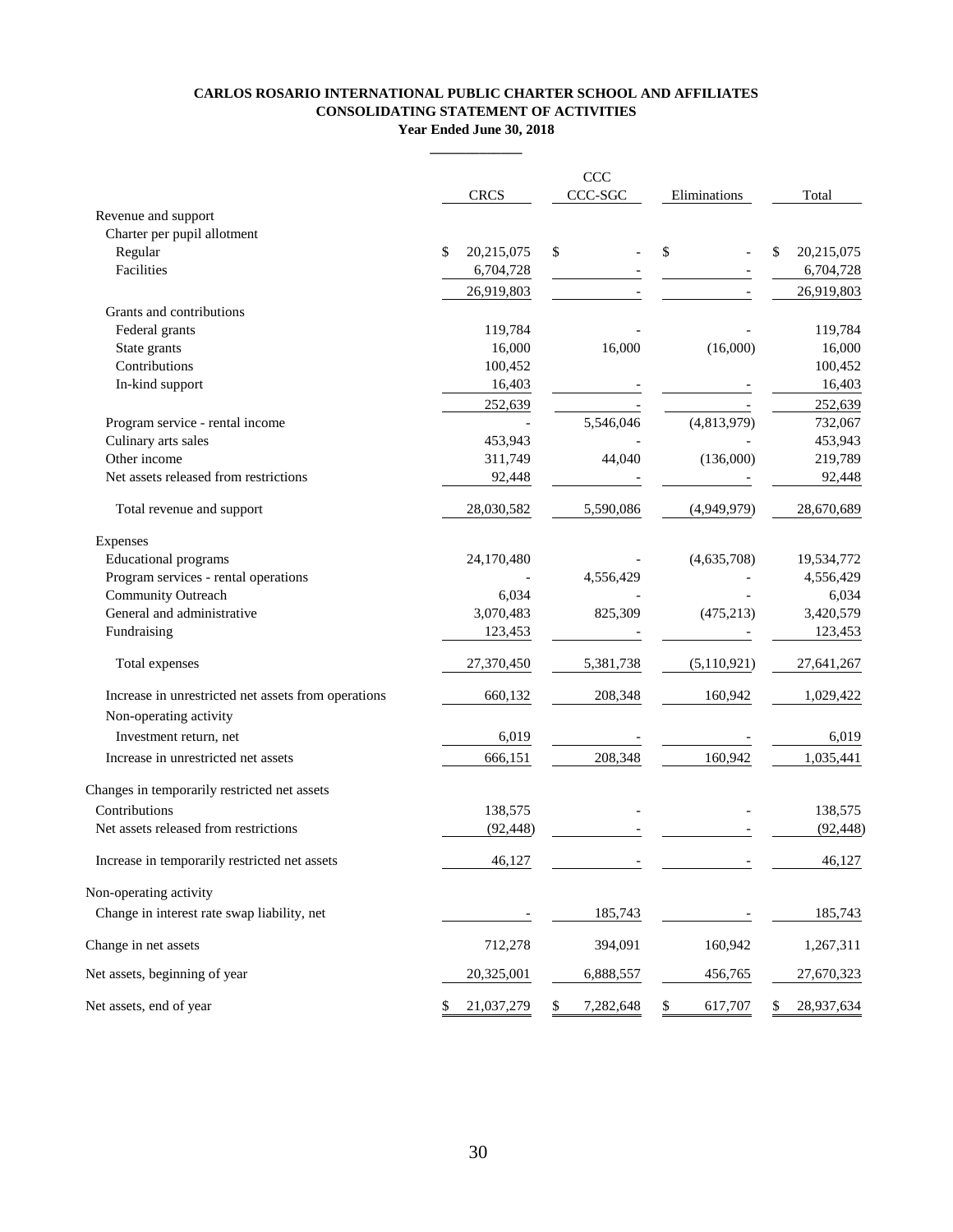#### **CARLOS ROSARIO INTERNATIONAL PUBLIC CHARTER SCHOOL AND AFFILIATES SUPPLEMENTAL SCHEDULE OF VENDOR PAYMENTS OVER \$25,000 Year Ended June 30, 2018**

**\_\_\_\_\_\_\_\_\_\_\_\_\_**

| <b>Vendor Name</b>                     | <b>Services Provided</b>                            | <b>Amount Invoiced</b> |           |
|----------------------------------------|-----------------------------------------------------|------------------------|-----------|
| <b>Community Capital Corporation</b>   | Lease and Rent of Harvard St & Vst Facilities       | \$                     | 5,310,430 |
| Crawford Advisors, LLC                 | Health, Dental and Ancillary Insurance              | \$                     | 1,584,625 |
| <b>VOYA</b>                            | <b>Employer Retirement Plan Contributions</b>       | \$                     | 738,878   |
| <b>PNC</b>                             | School Credit Card; Various payment to vendors      | \$                     | 617,306   |
| DC Public Charter School Board         | FY 2018 Admin Fee                                   | \$                     | 248,394   |
| The Hanover Insurance Group            | Worker's Compensation & General Liability Insurance | \$                     | 224,047   |
| Proactive School                       | School SIS system                                   | \$                     | 155,144   |
| <b>US Foods</b>                        | <b>Food Purchases</b>                               | \$                     | 118,598   |
| AT&T Mobility                          | Mobile Phones and Tablet Data                       | \$                     | 115,980   |
| NonProfit HR                           | <b>Interim HR Services</b>                          | \$                     | 83,510    |
| ADP, LLC                               | Payroll & HRIS Systems                              | \$                     | 79,668    |
| <b>Capitol Document Solutions</b>      | Copier & Printing                                   | \$                     | 76,275    |
| Saval Food Service                     | <b>Food Purchases</b>                               | \$                     | 59,797    |
| Verizon                                | Telephone & Data Services                           | \$                     | 82,884    |
| Cogent Communications, Inc.            | Telephone & Data Services                           | \$                     | 53,316    |
| Colonial Parking, Inc.                 | Monthly Employee & Student Parking for SG Facility  | \$                     | 49,762    |
| <b>American Express</b>                | School Credit Card; Various payment to vendors      | \$                     | 49,493    |
| Achieve 3000, Inc.                     | Software Program                                    | \$                     | 48,865    |
| Rubino & Company, Chartered            | <b>Audit Services</b>                               | \$                     | 47,835    |
| WIPFLi LLP                             | Accounting System & Support Services                | \$                     | 42,001    |
| Jani-King of Washington DC             | Kitchen Cleaning Services                           | \$                     | 40,467    |
| Belair Produce, Inc.                   | <b>Food Purchases</b>                               | \$                     | 39,133    |
| Adams Burch                            | <b>Food Purchases</b>                               | \$                     | 36,963    |
| Tempo Book                             | <b>Textbooks</b>                                    | \$                     | 35,349    |
| Advanced Network Systems, Inc.         | IT Infratstructure Equipment                        | \$                     | 33,499    |
| University of the District of Columbia | <b>Student Scholarships</b>                         | \$                     | 33,083    |
| <b>AFLAC</b>                           | Employee Paid Supplemental Insurance                | \$                     | 31,322    |
| <b>FOODPRO</b>                         | Food Purchases                                      | \$                     | 30,535    |
| Supply Line                            | Toner & Printer Services                            | \$                     | 30,531    |
| Host Analytics, Inc.                   | FP&A Systems and Support                            | \$                     | 29,390    |
| <b>Arent Fox LLP</b>                   | <b>Legal Services</b>                               | \$                     | 28,258    |
| Keany Produce Co.                      | <b>Food Purchases</b>                               | \$                     | 27,993    |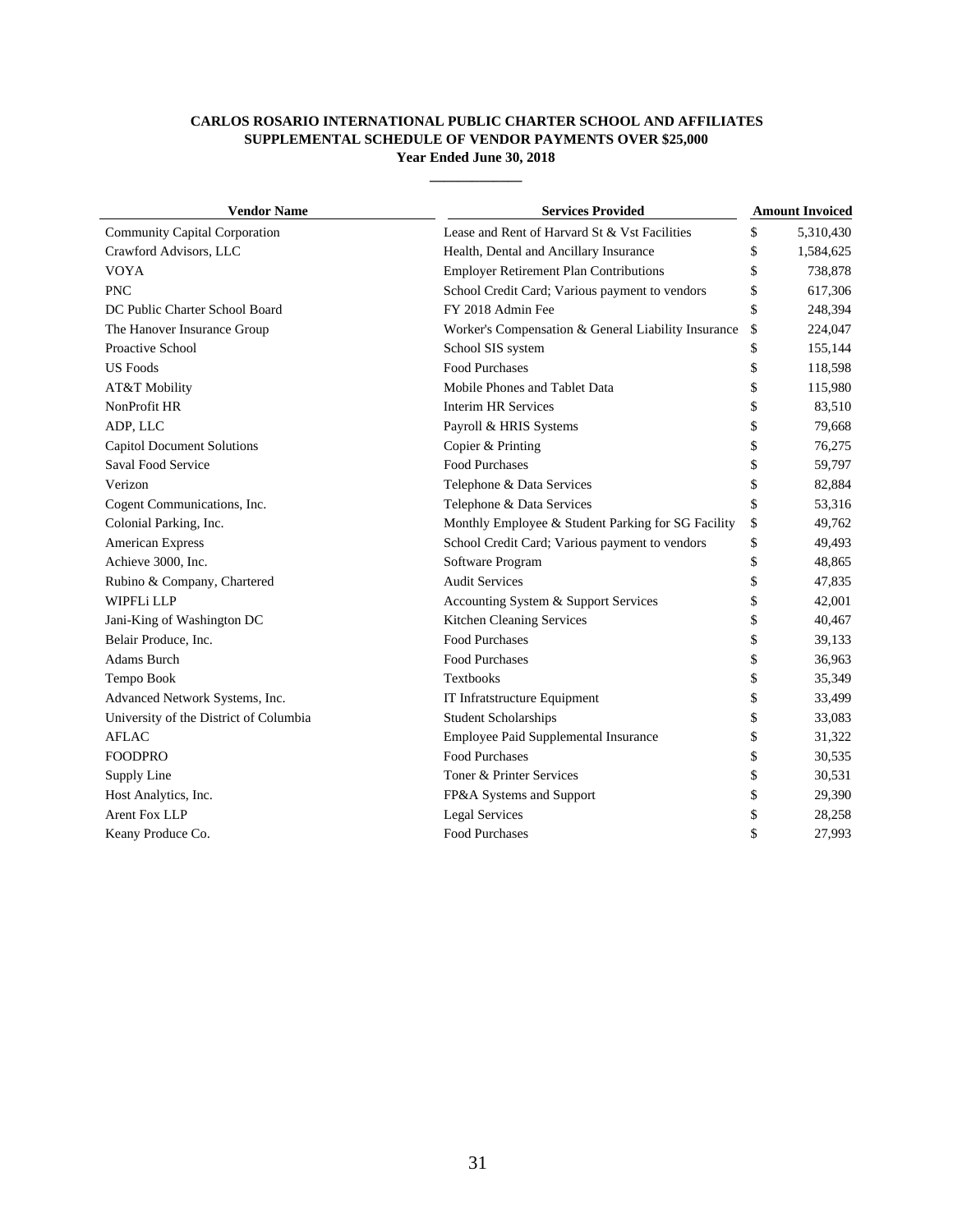

### **INDEPENDENT AUDITORS' REPORT ON INTERNAL CONTROL OVER FINANCIAL REPORTING AND ON COMPLIANCE AND OTHER MATTERS BASED ON AN AUDIT OF FINANCIAL STATEMENTS PERFORMED IN ACCORDANCE WITH** *GOVERNMENT AUDITING STANDARDS*

To the Board of Trustees of Carlos Rosario International Public Charter School

We have audited, in accordance with the auditing standards generally accepted in the United States of America and the standards applicable to financial audits contained in *Government Auditing Standards* issued by the Comptroller General of the United States, the consolidated financial statements of the Carlos Rosario International Public Charter School and Affiliates (collectively referred to as the School), which comprise the consolidated statements of financial position as of June 30, 2018 and 2017, and the related consolidated statements of activities and cash flows for the years then ended, and the related notes to the financial statements, and have issued our report thereon dated November 27, 2018.

### **Internal Control Over Financial Reporting**

In planning and performing our audit of the consolidated financial statements, we considered the School's internal control over financial reporting to determine the audit procedures that are appropriate in the circumstances for the purpose of expressing our opinion on the consolidated financial statements, but not for the purpose of expressing an opinion on the effectiveness of the School's internal control. Accordingly, we do not express an opinion on the effectiveness of the School's internal control.

A *deficiency in internal control* exists when the design or operation of a control does not allow management or employees, in the normal course of performing their assigned functions, to prevent, or detect and correct, misstatements on a timely basis. A *material weakness* is a deficiency, or a combination of deficiencies, in internal control, such that there is a reasonable possibility that a material misstatement of the entity's financial statements will not be prevented, or detected and corrected on a timely basis. A *significant deficiency* is a deficiency, or a combination of deficiencies, in internal control that is less severe than a material weakness, yet important enough to merit attention by those charged with governance.

Our consideration of internal control was for the limited purpose described in the first paragraph of this section and was not designed to identify all deficiencies in internal control that might be material weaknesses or significant deficiencies. Given these limitations, during our audits we did not identify any deficiencies in internal control that we consider to be material weaknesses. However, material weaknesses may exist that have not been identified.

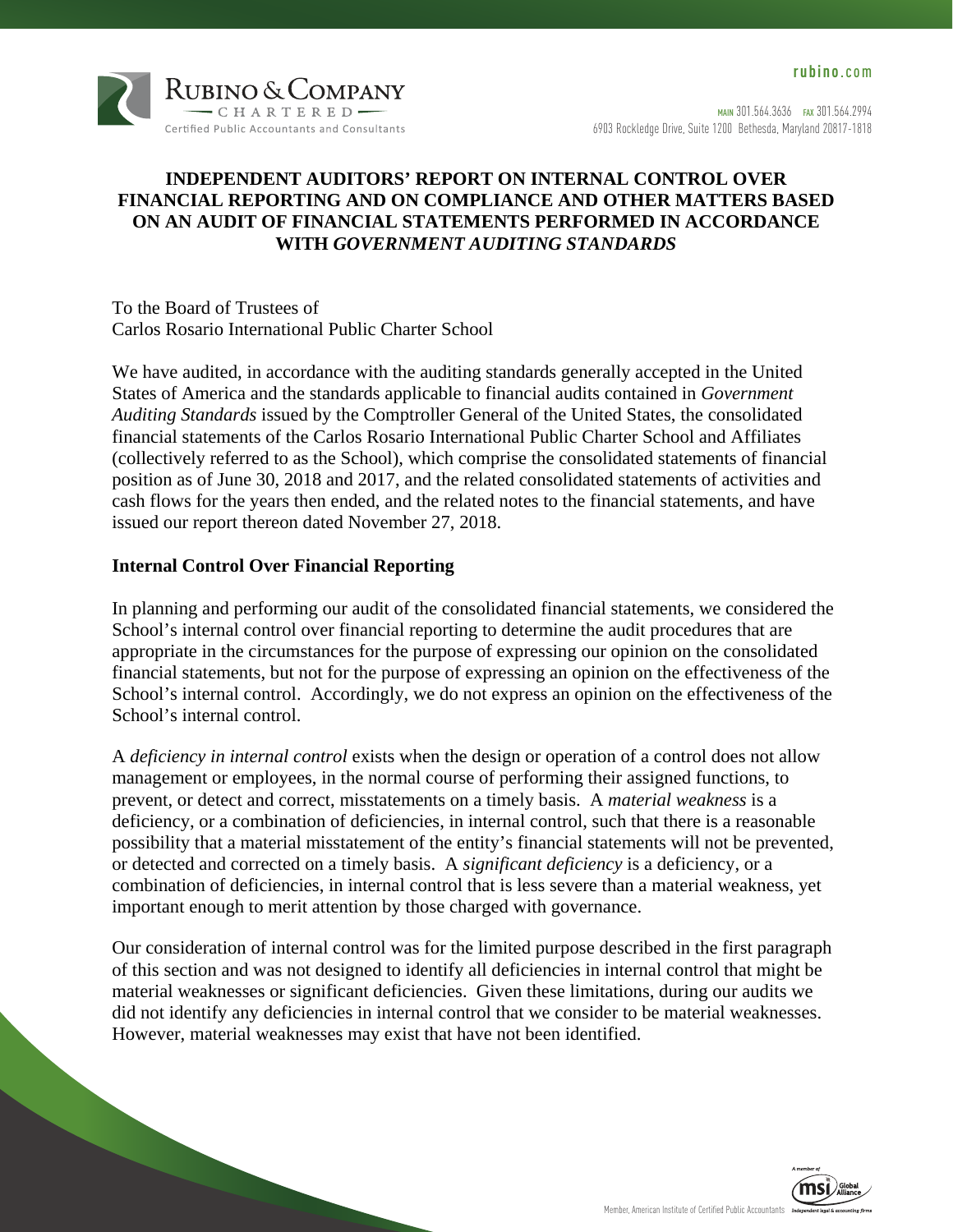### **Compliance and Other Matters**

As part of obtaining reasonable assurance about whether the School's consolidated financial statements are free from material misstatement, we performed tests of its compliance with certain provisions of laws, regulations, contracts, and grant agreements, noncompliance with which could have a direct and material effect on the determination of financial statement amounts. However, providing an opinion on compliance with those provisions was not an objective of our audit, and accordingly, we do not express such an opinion. The results of our tests disclosed no instances of noncompliance or other matters that are required to be reported under *Government Auditing Standards.* 

### **Purpose of this Report**

The purpose of this report is solely to describe the scope of our testing of internal control and compliance and the results of that testing, and not to provide an opinion on the effectiveness of the School's internal control or on compliance. This report is an integral part of an audit performed in accordance with *Government Auditing Standards* in considering the School's internal control and compliance. Accordingly, this communication is not suitable for any other purpose.

Outrine & Company

November 27, 2018 Bethesda, Maryland